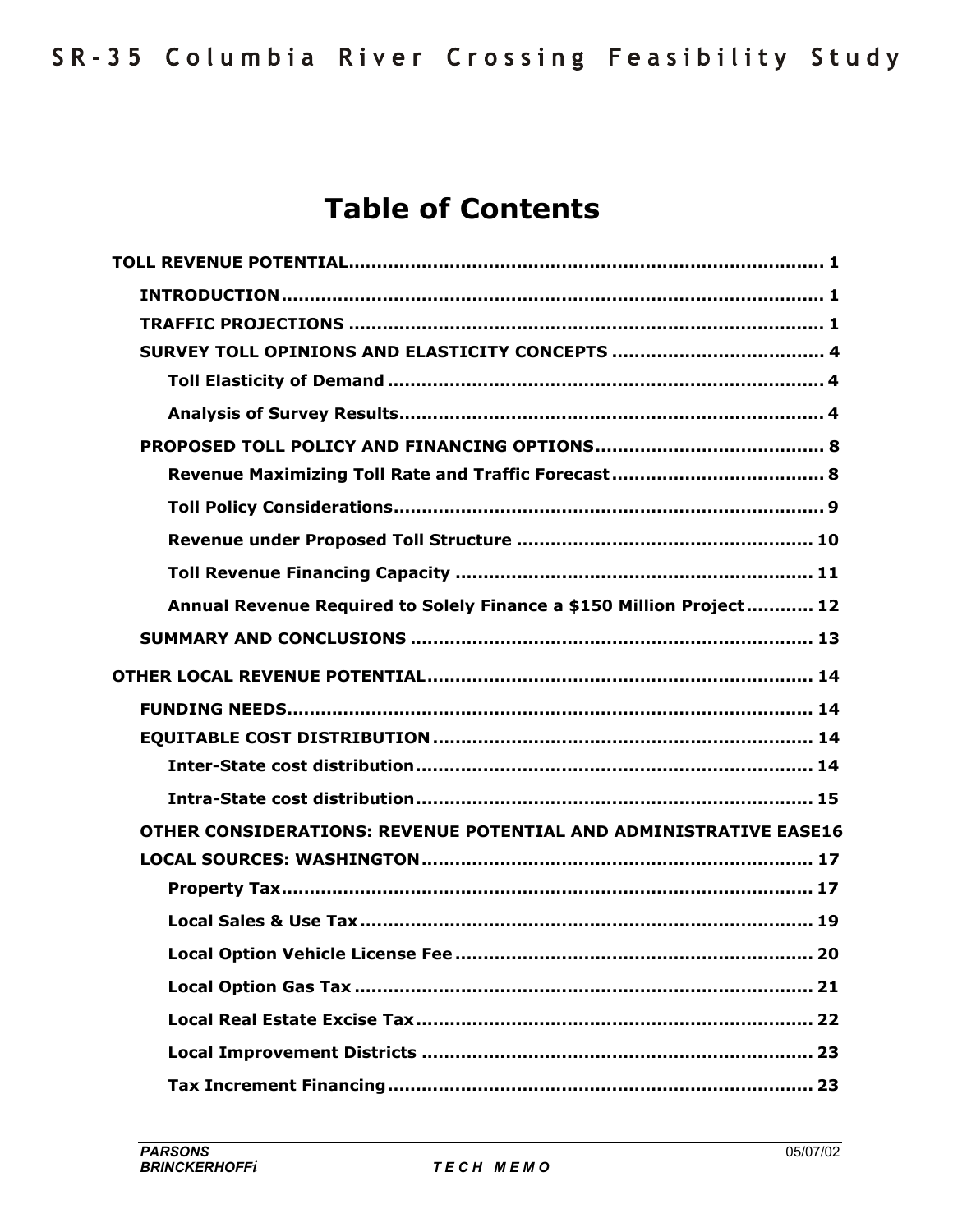# **Figures**

| <b>Figure 1</b> | History and Baseline Forecast of Hood River Bridge Average Daily |
|-----------------|------------------------------------------------------------------|
| <b>Figure 2</b> | History and Increased Toll Forecast of Hood River Bridge         |
| <b>Figure 3</b> | Historical and Proposed Nominal and Real Toll Rates  10          |
| <b>Figure 4</b> | Projected Revenue for Existing and Proposed Toll Rates  11       |

# **Tables**

| Table 1 | Intercept Survey Revenue Maximizing Toll by Market Segment 5     |
|---------|------------------------------------------------------------------|
| Table 2 | Phone Survey Revenue Maximizing Toll by Market Segment 7         |
| Table 3 | <b>Intercept Survey Washington Bridge Users by Zip Code of</b>   |
| Table 4 | Intercept Survey Oregon Bridge Users by Zip Code of Residence16  |
| Table 5 | Revenue Potential from Klickitat County Property Tax Increase 17 |
| Table 6 | Revenue Potential from City of White Salmon Property Tax<br>18   |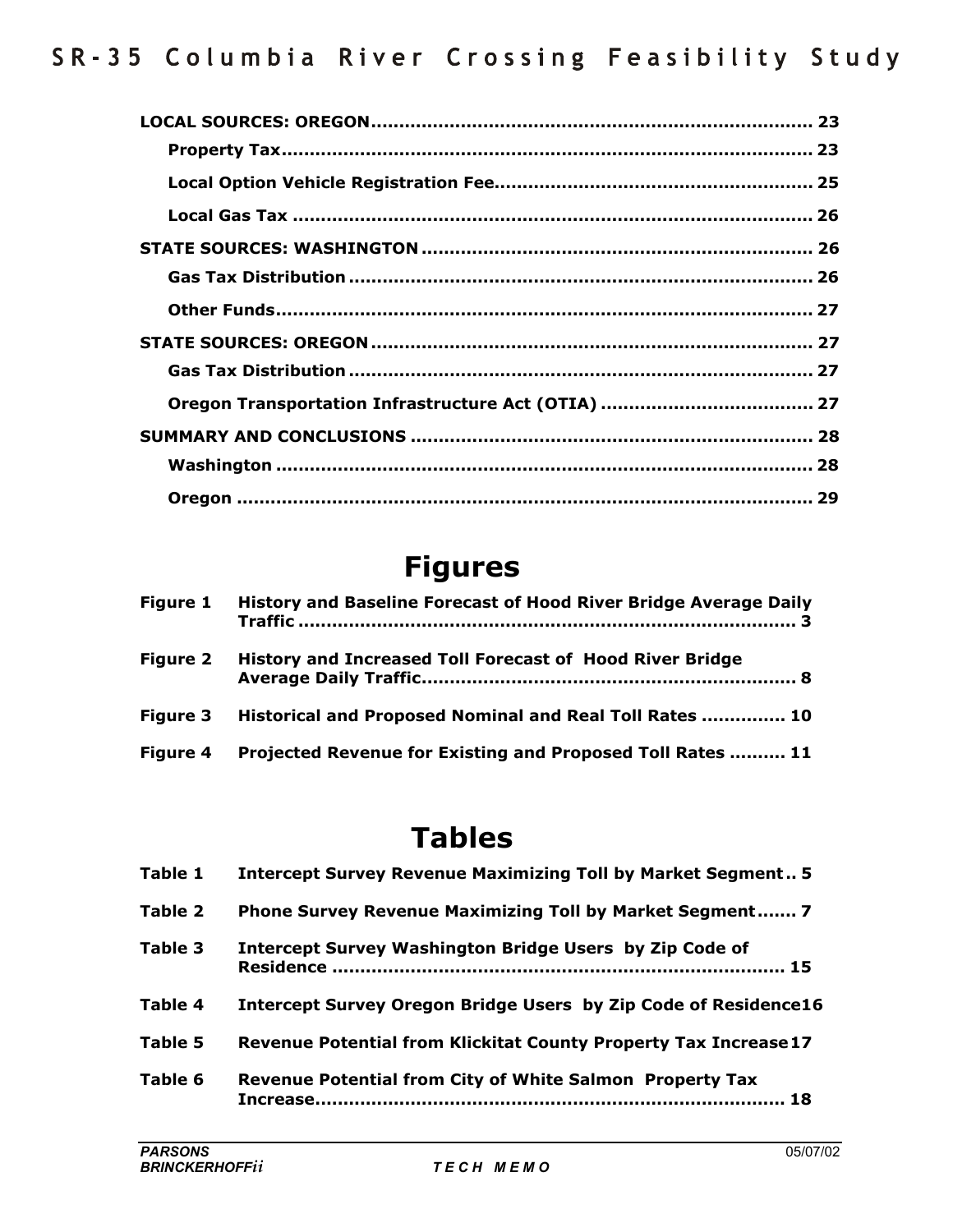| Table 7  | Revenue Potential from Port of Klickitat Property Tax Increase 18    |
|----------|----------------------------------------------------------------------|
| Table 8  | Revenue from a 0.5% Sales and Use Tax in Klickitat County  19        |
| Table 9  | Revenue Increase from a 0.5% Sales and Use Tax in White              |
| Table 10 | <b>Revenue Potential of Local Option Vehicle License Fees within</b> |
| Table 11 | Revenue from a Klickitat County Local Option Gas Tax  22             |
| Table 12 | Revenue from an Additional 0.5% Real Estate Excise Tax in            |
| Table 13 | Revenue from Property Tax Increase in Hood River County 24           |
| Table 14 | Revenue from Property Tax Increase in the City of Hood River. 25     |
| Table 15 | Revenue from Property Tax Increase by the Port of Hood River 25      |
| Table 16 | Revenue from Local Option Vehicle Registration Fees within           |
| Table 17 | Revenue from Local Option Gas Tax in Hood River County 26            |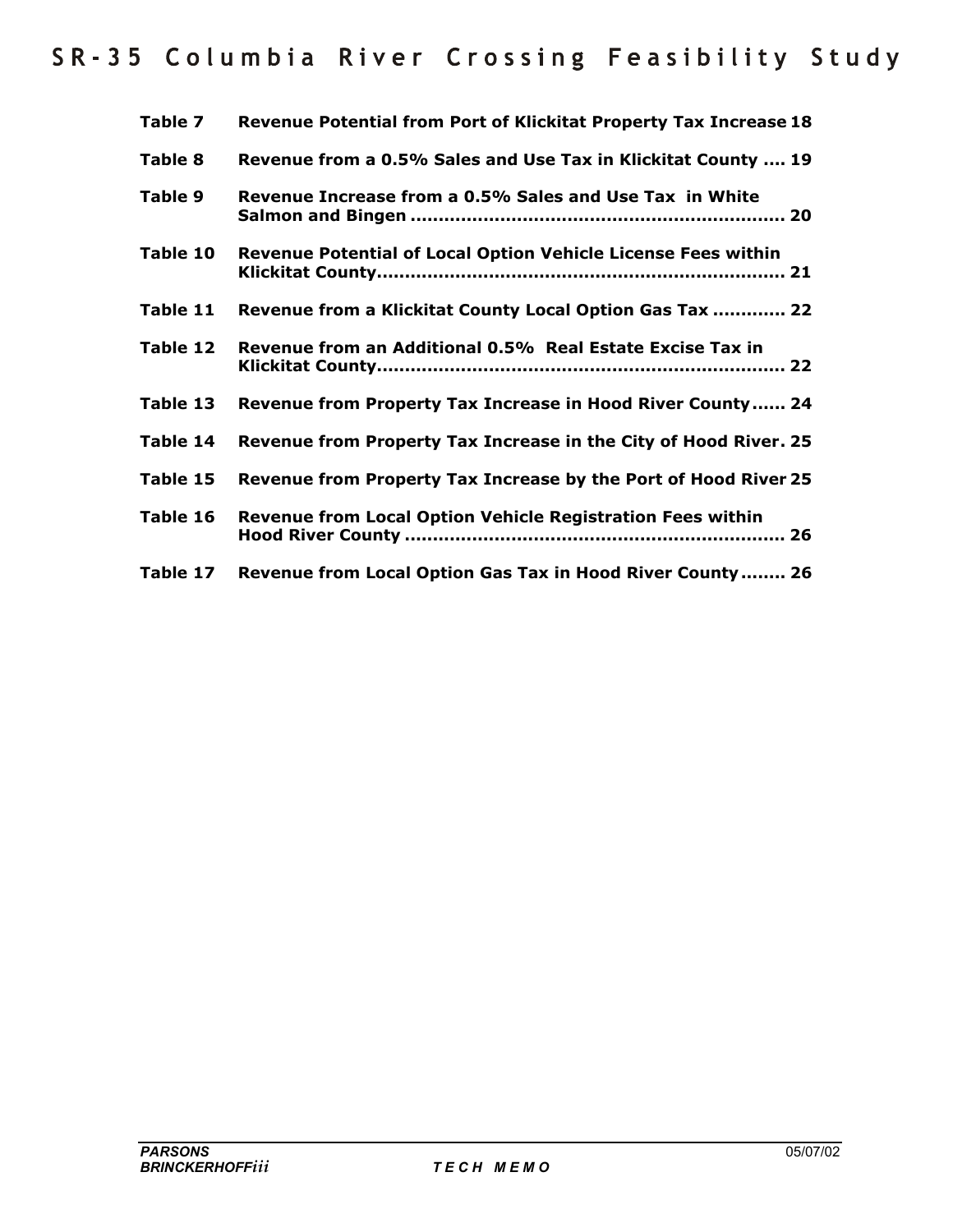# **Toll Revenue Potential**

# **Introduction**

The Oregon State Route 35 Columbia River Crossing Feasibility Study began in late 2000 as a multi-tier effort to consider replacement alternatives to an aging movable span bridge. Completed in 1924, the existing "Hood River" bridge has a narrow two lane deck and no pedestrian facilities. It is owned by the Port of Hood River and operated as a toll bridge with a 75¢ toll each way. The bridge connects the south central Washington State communities of Bingen and White Salmon with Hood River on the Oregon side of the Columbia River.

As part of Tier II of the study, public opinion surveys were conducted in October 2001. This consisted of a randomly sampled telephone survey of 400 local residents and an intercept survey of bridge users on a Sunday and Monday. Key objectives of both surveys were to gather information about bridge user travel patterns, gauge interest in a new crossing, and identify their willingness to pay higher tolls  $-$  the latter being a key source of financing for a new facility.

The study team employed the survey results regarding willingness to pay tolls along with traffic demand projections to assess the potential range of annual revenue that could be available to help finance a new crossing. A simple financial model was prepared to consider project funding sources and uses of funds. Results from the model can then be used to consider the financial feasibility of various funding scenarios.

# **Traffic Projections**

Building on previous Tier I work, more detailed traffic projections were produced in Tier II to support the financial feasibility analysis. This involved the development of an econometric regression model to "explain" traffic as a function of various economic and demographic variables, which can then be used to forecast future traffic trends based upon projections for these variables. At the same time, a time-series model was fit to historic traffic data to project future seasonality. Results from the two models were then combined to provide both the underlying growth trend and the seasonal variation in future traffic. For purposes of financing a new bridge crossing, it is necessary to project traffic and revenue for at least the first few years of operation. A 20 year time horizon was identified for the traffic forecasts, to allow for normal EIS, design and build procedures, and potential schedule delays.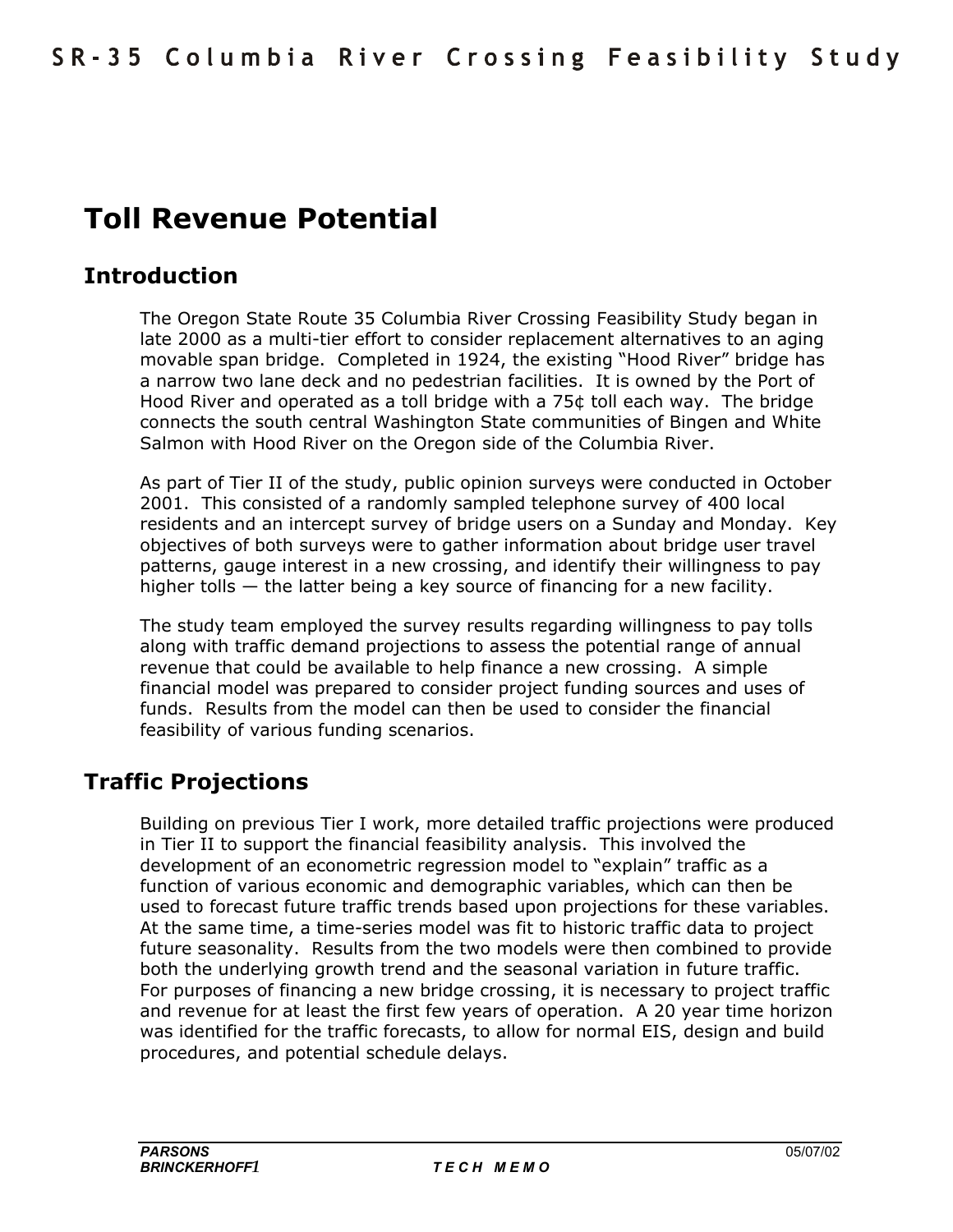Several available data sources were tested for their explanatory power as independent variables for the econometric traffic model. Explanatory variables were limited to those that had available quarterly projections for the forecast horizon year or to those that could be readily estimated from the projection of a similar, highly correlated data series. Also, statistical validity of the results prevented the use of two or more variables that were highly correlated (very similar) to each other. Finally, since the potential independent variables were either seasonally adjusted or did not exhibit seasonality, it was necessary to seasonally smooth quarterly traffic, the dependent variable.<sup>1</sup> The following model was estimated to predict future bridge traffic, using quarterly data dating back to 1990:

$$
QTRAFSA_{t} = -344,991 + (0.440 \times QTRAFSA_{t-1}) + (59.25 \times HREMP_{t}) - (26.07 \times HREMP_{t-1}) + (2,476,592 \times \frac{KLEMP_{t}}{KLPOP_{t}}) - (1,089,700 \times \frac{KLEMP_{t-1}}{KLPOP_{t-1}})
$$

where  $QTRAFSA_t =$ Quarterly seasonally adjusted traffic volume at time *t*  $HREMP_t$  = Hood River County Employment at time *t*  $KLEMP_t$  = Klickitat County Employment at time *t*  $KLPOP<sub>t</sub>$  = Klickitat County Population at time *t* 

The intercept survey data indicated that more than 75% of monthly bridge traffic is generated by Washington residents, and that 44% of monthly traffic is for commute or business purposes. Hood River County employment proved to have good positively correlated explanatory power for this result  $-$  both in terms of the county being an economic center attracting Washington residents as employees, and as an indicator of Washington residents' demand for Oregon retail goods and services, which is driven by Oregon's lack of sales tax.<sup>2</sup> The Klickitat County Employment Share of Population also proved to have good explanatory power. Here, the share of the population that is employed is a proxy for the countyís personal income and overall economic activity. The higher the percentage of the population employed, the more likely it is that some Bingen and White Salmon residents will work in Hood River and/or will have more disposable income to spend in sales-tax free Oregon, attracted by shopping opportunities such as WalMart not available on the Washington side. Overall, the econometric traffic model explains 81% of the historical variation in bridge traffic.

In addition, a monthly time-series model was developed to fit historical bridge traffic in order to forecast future monthly seasonality. Time series models isolate growth trends from cyclical effects to fit a model that produces forecasts based solely on the historical data. They tend to do an excellent job of short-

 $1$  Census X-11 procedures were used to create multiplicative seasonal adjustment factors.

<sup>&</sup>lt;sup>2</sup> "Good explanatory power" means a statistically significant model coefficient at the 95% confidence level.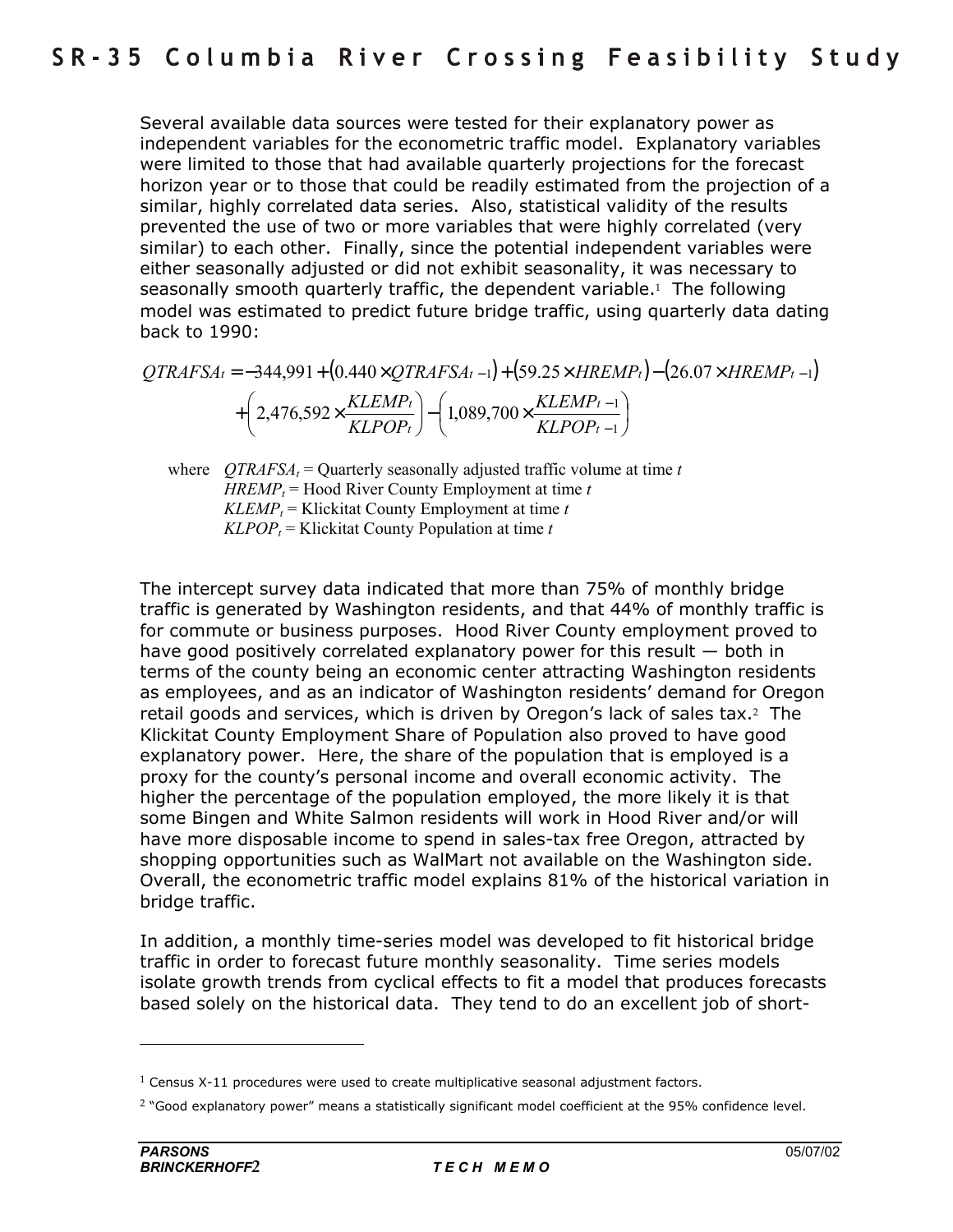range forecasting and are superior to simple growth trend forecasts; however, long-range time series forecast accuracy can be subject to debate because they do not consider possible changes in the causes of traffic demand or other outside influences. In this case, the time-series model was used to provide monthly seasonal traffic detail which was then applied to the quarterly econometric model traffic forecasts. It is worth noting that both forecasts were within 3% of each other when projecting the 20 year demand forecasts.

**Error! Reference source not found.** presents the historical and 20-year baseline forecast for Hood River Bridge use, expressed in annual average daily traffic (AADT) volumes. Note that the historical trend line becomes a band as it enters the forecast horizon. This band represents a  $\pm 1$  standard error interval for the forecast, which encompasses a 70% confidence interval. In addition, the monthly seasonality of the mean forecast (band center) is superimposed over the forecast trend.





It should be noted that the toll rate, expressed in real or constant dollars, was tested as a model explanatory variable, but was not found to be significant. Despite a lack of toll increases, and thus, a declining real toll for nearly all of the bridge history, the real toll did increased slightly between 1990 and 2001, due to a nominal toll increase of 25¢ in late 1994. As such, the assumption for the baseline forecast horizon is that the real toll remains approximately constant. In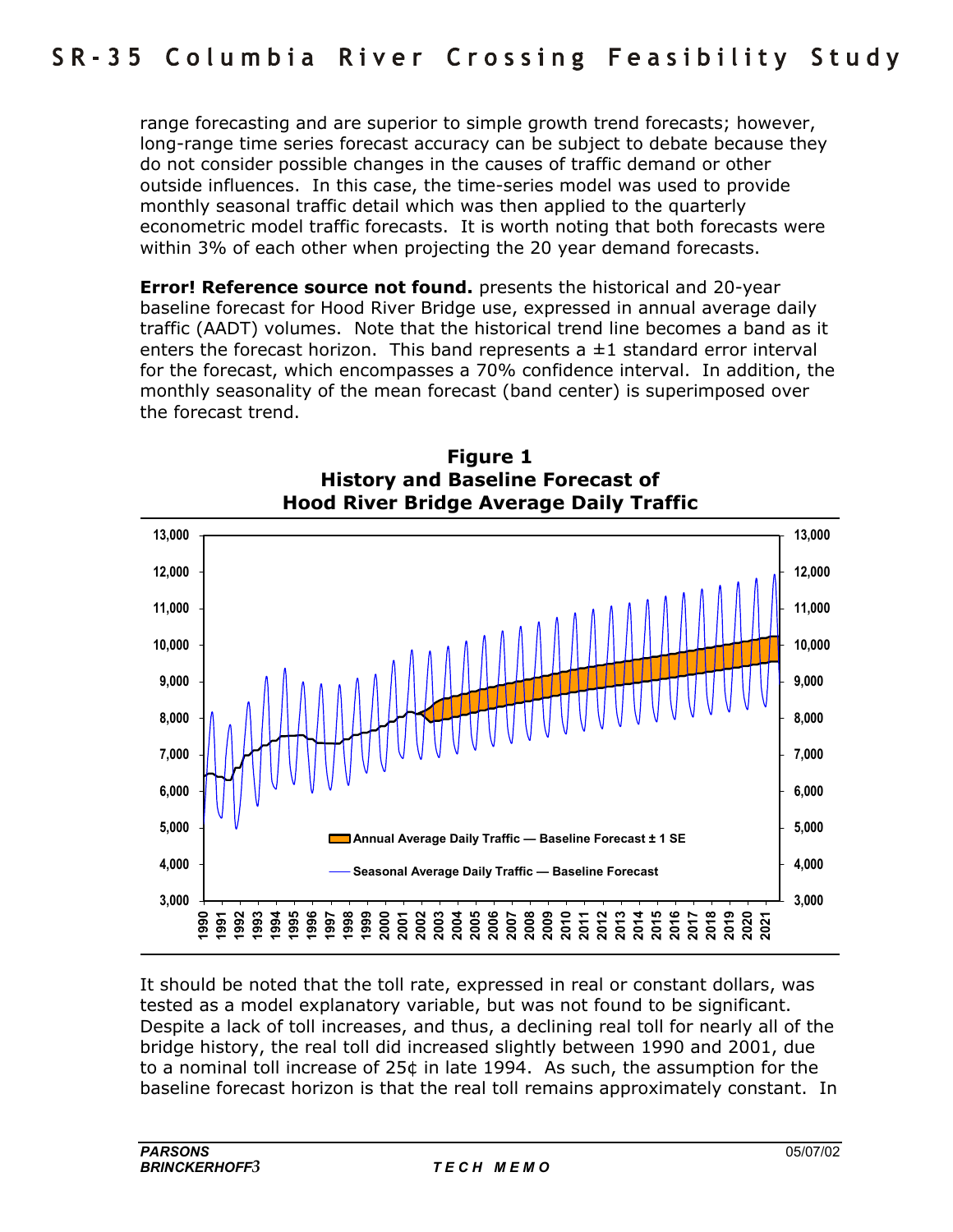other words, the baseline forecast assumes that periodic adjustments to the nominal toll are only intended to compensate for inflation.

# **Survey Toll Opinions and Elasticity Concepts**

Given the long history of tolls on this bridge, continuing the toll has been put forth as a probable source of funding for a new crossing. In fact, 69% of respondents in the telephone survey supported tolls a means to finance a new crossing. In order to fully understand and apply the public opinions regarding tolls and to ascertain its funding potential, it is useful to review the concept of toll elasticity of demand and how it relates to the revenue maximizing toll.

# **Toll Elasticity of Demand**

The concept of demand sensitivity to changes in tolls is referred to as the elasticity of demand. The elasticity coefficient is simply the percentage change in traffic divided by the percentage change in toll. Although the elasticity coefficient is a negative number, since demand decreases for a toll increase, it is usually discussed in absolute value terms. If the absolute value of the coefficient is less than 1.0, demand is said to be inelastic. Therefore, a marginal toll increase causes a relatively small decline in demand such that overall revenue increases.

However, the elasticity of demand is not constant across different toll rates. As bridge tolls rise to consume a larger share of a userís budget, the user becomes increasingly sensitive to further increases, and thus more likely to travel less in order to limit total expenditures. Demand is said to become less inelastic (or more elastic) as the real toll-rate increases. When the absolute value of the elasticity coefficient exceeds 1.0, demand becomes elastic. Therefore, a given percentage increase in the toll would cause a larger percentage reduction in demand, such that overall revenue actually declines. At the cross-over point of 1.0, demand is said to be unit elastic, and revenue is maximized. This relationship implies that there are limits to how much revenue can be generated by tolls.

The elasticity of demand may also rise over time, if the real toll is sufficiently high that existing travelers are induced to seek alternatives, form carpools, or combine trips together. The long term nature of demand to become more elastic, can be partly offset by overall growth in travel demand, due to a rising population base.

# **Analysis of Survey Results**

Participants in both the phone survey and the motorist intercept survey were asked a series of questions regarding their willingness to pay tolls for their current or most recent trip across the bridge. The results of these responses were used to gauge potential travel behavior with higher toll rates, and thus, estimate demand elasticity. Elasticity estimates were then paired with the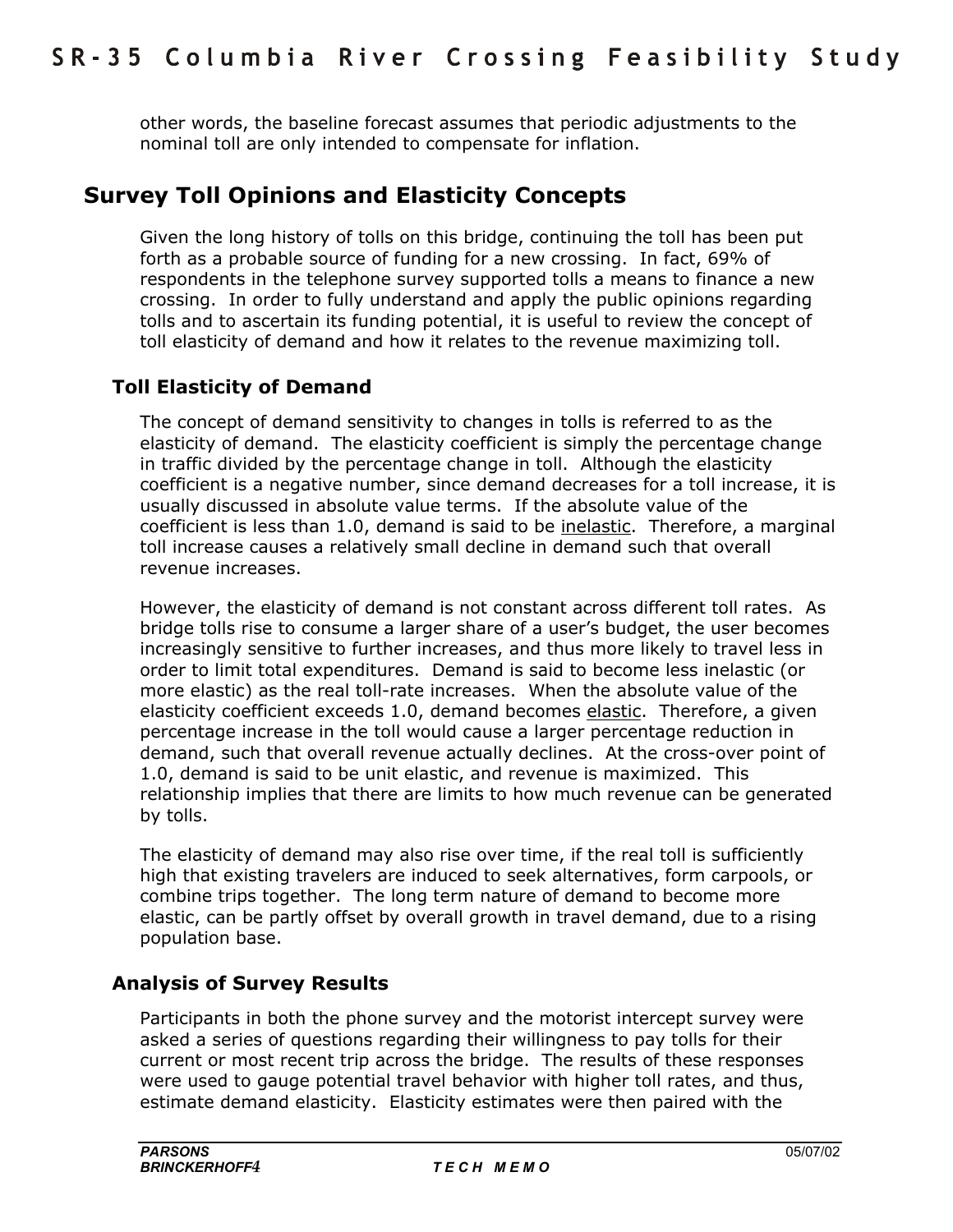traffic forecasts to consider the possible range of revenue. While the methods provide a preliminary gauge of potential toll revenue, they are not considered "investment grade" toll traffic and revenue forecasts from which an owner would seek market financing. The latter would require considerable resources, time and market research involving in-depth stated-preference surveys, that were beyond the scope of this study.

The survey analysis and results indicate that bridge traffic demand is generally inelastic, such that there is a range of toll increases that will generate more revenue. For tolls between \$0.75 and \$2.00 per one-way trip, overall elasticity of demand ranges between  $-0.25$  and  $-1.00$ , albeit with variation between different market segments (i.e., trip purpose, frequency of use, user demographics, etc.) Using these outcomes, a series of matrices were developed that identify the revenue maximizing toll-rate for different market segments. Table 1 presents the matrix of maximum revenue toll-rates and percentage shares of overall travel, for market segments identified from the intercept survey.

| <b>Intercept Survey</b><br><b>Expanded to</b><br><b>Monthly Travel</b><br><b>Revenue</b><br><b>Maximizing Toll by</b><br><b>Market Segments</b> | Respondents         | ≧<br>Intercept | 큹<br>Busines<br>Purposes<br>ũ. | ຕ<br>ommute<br>Q٥ | Trip<br>Purposes | $\mathbf{\underline{\mathsf{P}}}$<br>Other | per<br><b>Neek</b> | ∸<br>Round-Trip | per<br>L<br><b>Week</b> | Ņ<br>4<br>Round-<br>Trips | per<br><b>Meek</b> | ၛ<br><b>Round-Trips</b> |
|-------------------------------------------------------------------------------------------------------------------------------------------------|---------------------|----------------|--------------------------------|-------------------|------------------|--------------------------------------------|--------------------|-----------------|-------------------------|---------------------------|--------------------|-------------------------|
| <b>All Intercept</b><br><b>Respondents</b>                                                                                                      | \$2.00              | 100%           | \$2.00                         | 44%               | \$2.00           | 57%                                        | \$2.00             | 21%             | \$2.00                  | 26%                       | \$2.00             | 53%                     |
| Washington<br>Residents*                                                                                                                        | \$2.00              | 78%            | \$2.00                         | 33%               | \$2.00           | 45%                                        | \$2.00             | 11%             | \$2.00                  | 20%                       | \$2.00             | 47%                     |
| Oregon<br><b>Residents</b>                                                                                                                      | \$2.00              | 22%            | \$2.00                         | 11%               | \$1.50           | 11%                                        | \$2.00             | 10%             | \$1.00                  | 5%                        | \$2.00             | 7%                      |
| Monday / Weekday<br><b>Users</b>                                                                                                                | \$2.00              | 74%            | \$2.00                         | 41%               | \$2.00           | 34%                                        | \$2.00             | 13%             | \$2.00                  | 19%                       | \$2.00             | 43%                     |
| Sunday / Weekend<br><b>Users</b>                                                                                                                | \$1.50 <sup>1</sup> | 26%            | \$2.00                         | 3%                | \$1.50           | 23%                                        | \$2.00             | 8%              | \$1.00                  | 7%                        | \$1.00             | 11%                     |

**Table 1 Intercept Survey Revenue Maximizing Toll by Market Segment** 

\* Includes an insignificant percentage of residents from other states

<sup>1</sup> Insignificantly different at all surveyed toll rates

As shown in Table 1, the overall maximizing toll rate is \$2.00. Demand for most of the market segments did not fall off sufficiently fast to lower total revenue at tolls between the current 75¢ and \$2.00. Only two market segments had a revenue maximizing toll of less than \$1.50. The demand characteristics of moderately infrequent users (2-4 round-trips per week) that were either Oregon residents or surveyed on a weekend yielded a revenue maximizing toll of \$1.00. Combined, these two groups represent only 10% of existing monthly bridge use.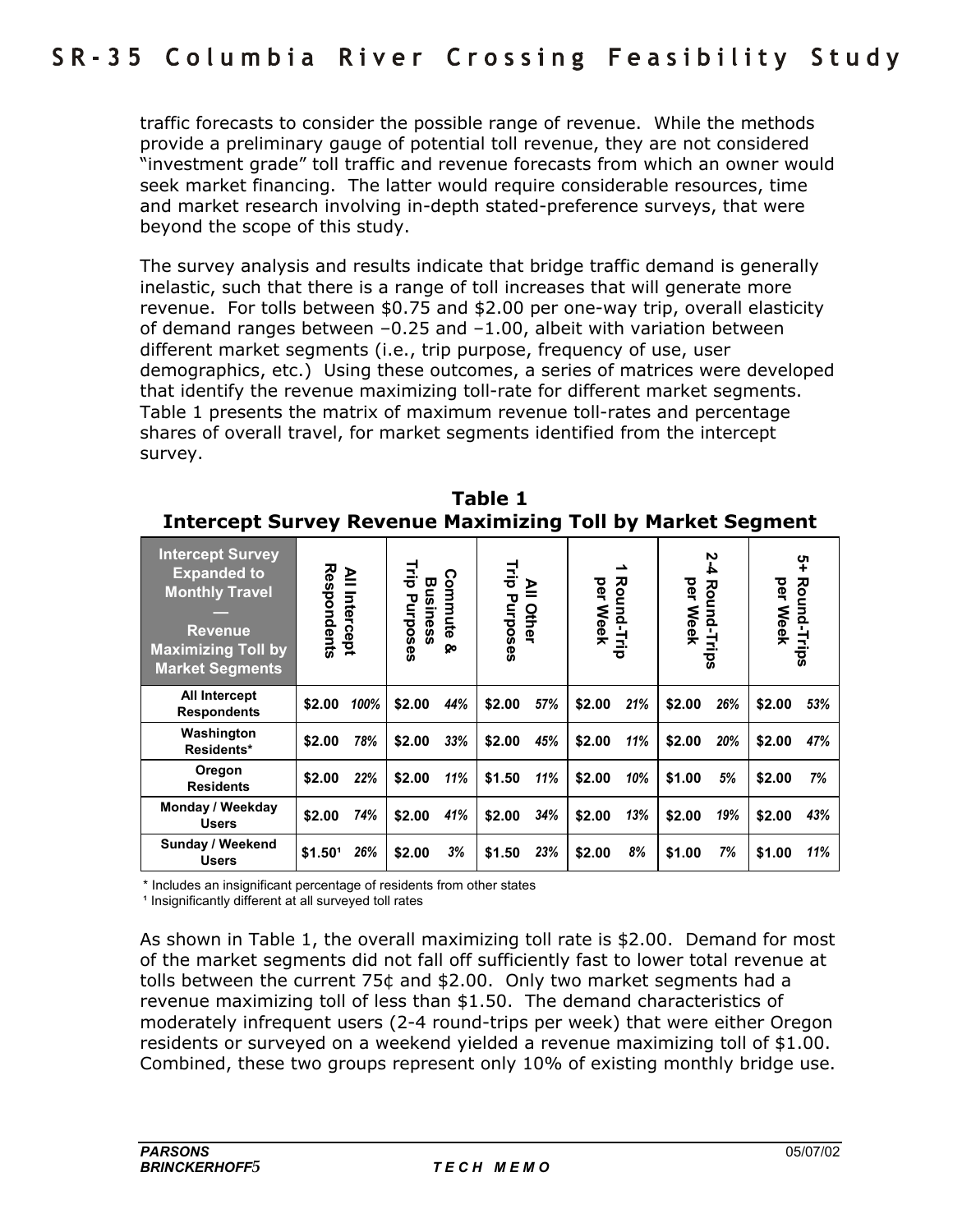Table 2 presents the matrix of maximum revenue toll rates and percentage shares of overall travel for various phone survey market segments. Note that the phone survey responses to willingness to pay tolls may not be as robust as the intercept survey, because although respondents were asked to consider their most recent trip across the bridge, there is a tendency to answer such survey questions considering an "average" or "usual" trip, which tends to blur the true variability in travel behavior.<sup>3</sup> Nonetheless, the overall revenue maximizing toll rate was also \$2.00 for the phone survey respondents. However, in this case, demand appears to be stratified into subgroups with different revenue maximizing tolls. For one group, comprised of the two age extremes (young adults and senior citizens) and/or the lower income category, revenue is maximized at a \$1.00 toll and demand falls off rapidly above that. For the other group, comprised of respondents age 25 to 65 and/or mid-to-high incomes, demand falls off rather slowly to at least \$2.00, suggesting that this dollar value would be the revenue maximizing toll.

Overall, the predicted level of revenue at \$2.00 is insignificantly greater than the revenue projected at \$1.00, though both exceed the revenue projected at \$1.50. The advantage of analyzing the phone survey data is the ability to see how factors such as age and income affect willingness to pay tolls, questions which would have made the intercept survey too long. However, there are shortcomings to this approach as well  $-$  namely that the phone survey results cannot be expanded to approximate monthly bridge use and correctly weight the responses according to actual travel patterns by day of week, state of residence, or other relevant demographic stratification.

 $3$  Only those phone respondents who had used the bridge in the past week were asked the toll questions.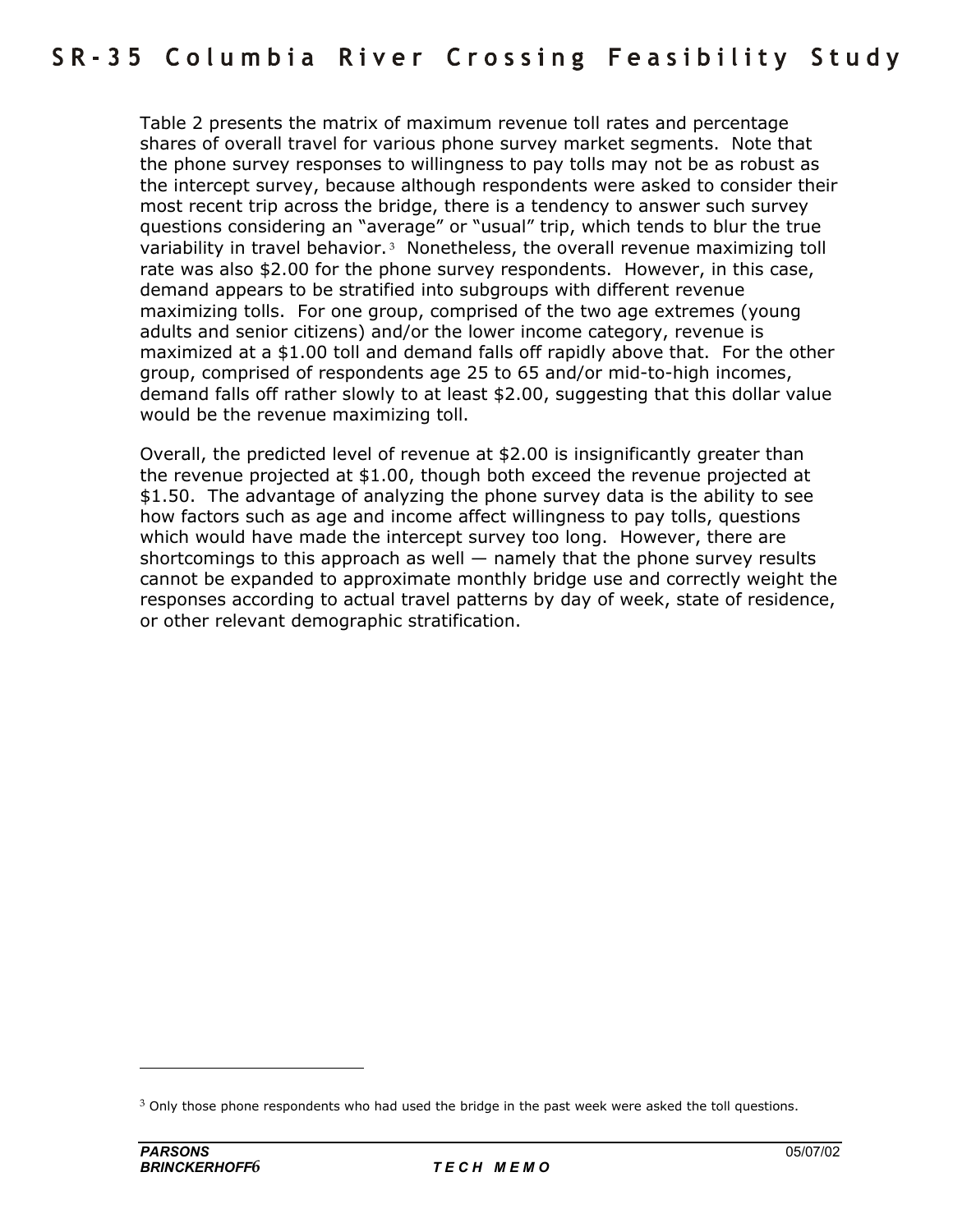| <b>Phone Survey</b><br><b>Respondents with</b><br><b>Weekly Bridge Use</b><br><b>Revenue</b><br><b>Maximizing Toll by</b><br><b>Market Segments</b>                                                                 | Respondents<br><b>All Phone</b> |      | Trip Purposes | Commute &<br>Business<br>ଡ଼ | All Other<br>Trip Purposes |     |
|---------------------------------------------------------------------------------------------------------------------------------------------------------------------------------------------------------------------|---------------------------------|------|---------------|-----------------------------|----------------------------|-----|
| <b>All Phone Respondents</b>                                                                                                                                                                                        | \$2.00 <sup>2</sup>             | 100% | \$2.00        | 32%                         | \$1.00 <sup>1</sup>        | 68% |
| Age 18 - 24 or<br>> 65 Years                                                                                                                                                                                        | \$1.00                          | 29%  | \$1.50        | 5%                          | $$1.50^3$                  | 24% |
| Age 25 - 65 Years                                                                                                                                                                                                   | \$2.00                          | 71%  | \$2.00        | 27%                         | \$1.50                     | 44% |
| Income $<$ \$30,000                                                                                                                                                                                                 | \$2.00                          | 32%  | \$2.00        | 8%                          | \$1.001                    | 22% |
| Income > \$30,000                                                                                                                                                                                                   | \$1.001                         | 60%  | \$2.00        | 21%                         | \$2.00 <sup>2</sup>        | 40% |
| <sup>1</sup> Insignificantly different from \$0.75<br><sup>2</sup> Demand exhibits two similar revenue maxima, the other at \$1.00<br><sup>3</sup> Responses for those aged 65+ were dissimilar to those aged 18-24 |                                 |      |               |                             |                            |     |

**Table 2 Phone Survey Revenue Maximizing Toll by Market Segment**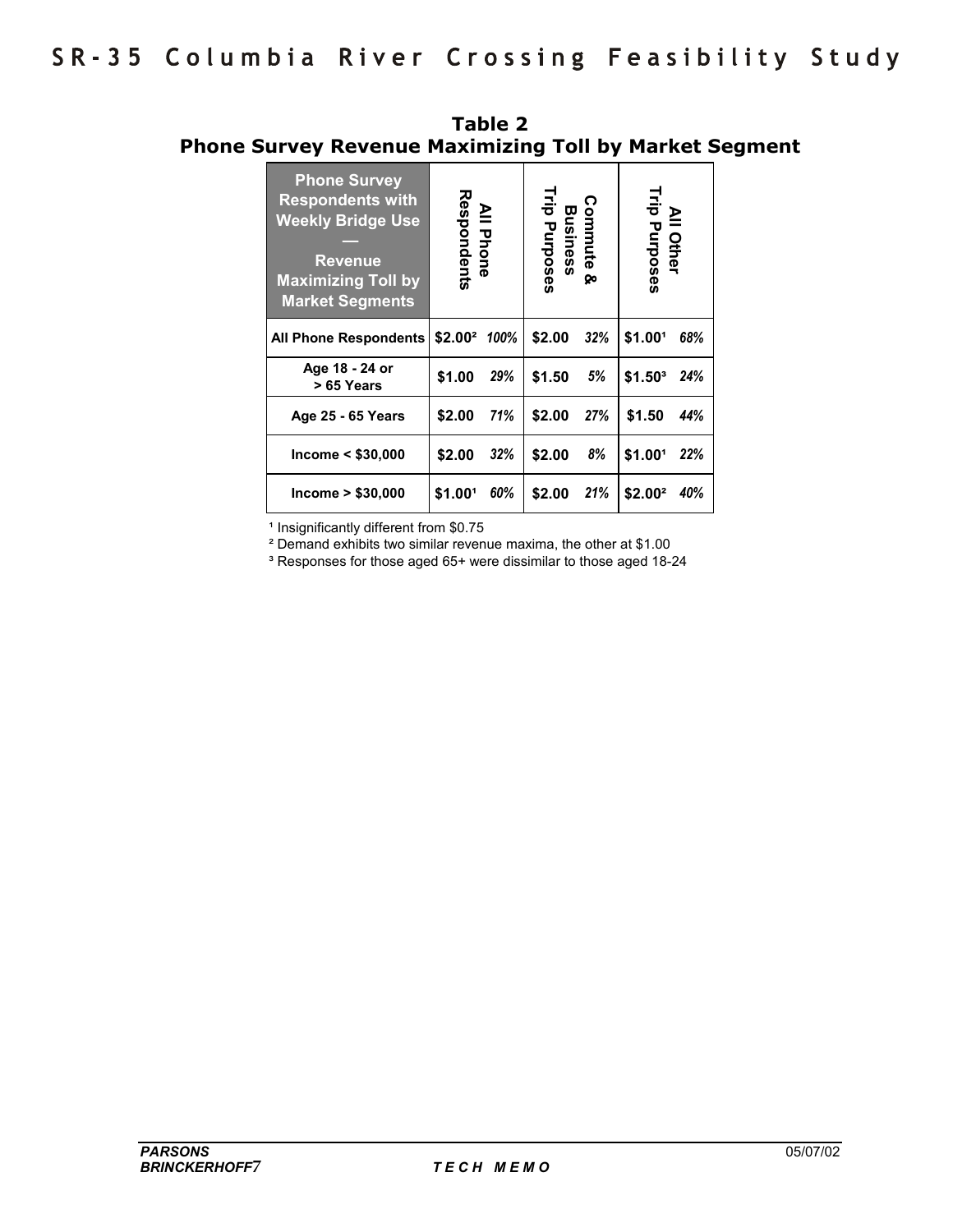# **Proposed Toll Policy and Financing Options**

The following presents a proposed toll policy for a new crossing and considers the toll revenue and bond financing capacity of this toll structure.

### **Revenue Maximizing Toll Rate and Traffic Forecast**

The survey results indicate that the revenue maximizing toll is upwards of \$2.00. Considering that demand may become elastic over time, and to err on the side of favoring greater mobility, the revenue maximizing toll was conservatively estimated at \$1.50 in year 2001 dollars. This is equivalent to \$1.75 in 2010 dollars, the year in which a new crossing would realistically open. Until then, it may be politically unacceptable to implement the full increase in the real toll from the existing 75¢; however, the financial feasibility will be improved by implementing a portion of the toll increase as soon as possible and dedicating the additional revenues to replacement costs.

The assumption of this financial analysis, which will be explained in more detail later herein, is that the nominal toll would be bumped to \$1.00 in 2004 and to \$1.75 in 2010. Using the estimated elasticities, this yields a new, lower traffic projection, as shown in Figure 2.



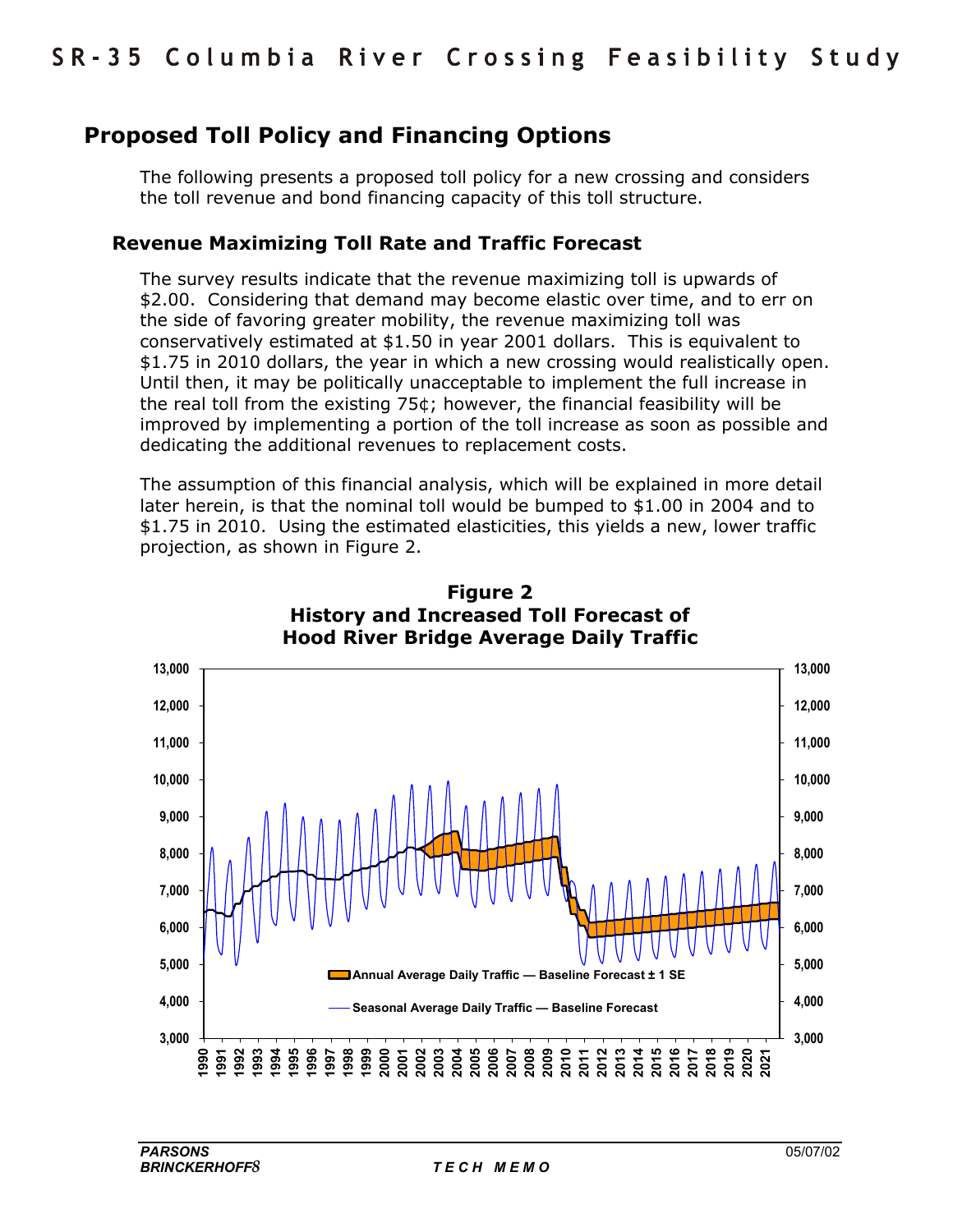# **Toll Policy Considerations**

The Port of Hood River, as owner/operator of the existing bridge, currently has sole authority in setting toll rates and sole discretion regarding the use of toll proceeds. Since the last toll increase in late 1994, the Port has been depositing 25¢ of each 75¢ toll collected into a bridge repair and replacement (R&R) fund. The remaining 50¢ flows to the Portís general fund and typically more than covers routine operations and maintenance costs.

A major re-decking of the existing bridge will be necessary in the next several years. This re-decking will be particularly important if there are no bridge replacement plans under consideration. The Port recognizes that this \$7-8 million project is looming, and will likely need to sell bonds to finance part of the cost. Financing will be required as the R&R fund balance totals approximately \$1.2 million, with annual growth approaching \$0.7 million.

Assuming that the State of Oregon (or Washington) decides to form a toll bridge authority to implement a state-owned replacement crossing, there may be an opportunity to forge an agreement with the Port of Hood River. The agreement with the Port could be to both raise the existing toll during design and construction, and capture part of this revenue to help finance the cost of the new crossing. This might be done in exchange for the state agreeing to retire the existing bridge as part of the overall project cost. Such an agreement would require the passing of a resolution by the Port Commissioners.

For purposes of this financial analysis, it was assumed that commencement of a state-directed replacement project could eliminate the need to do a full redecking of the existing bridge. If this were the case, lower cost and shorterterm repairs and maintenance could be undertaken in the interim. It was further assumed that the Port could complete interim maintenance and other necessary repair activities on the existing bridge and continue normal operations through 2010, with a 2003 year-end projected R&R fund balance of \$2.7 million and an ongoing 50¢ from each standard vehicle toll.

With a toll increase to \$1.00 in 2004, this would free up 50 $\phi$ , or about \$1.5 million in annual toll revenue to be used to help fund the capital costs for a new crossing. From 2004 through 2009, these local funds would add up to about \$9.0 million to fund part of the bridge capital investment. Upon opening of the new bridge, the proposed toll would increase to \$1.75 (equivalent to \$1.50 in 2001 dollars), with periodic inflationary increases at 25¢ intervals to keep the real toll approximately constant. The existing oversize vehicle toll multipliers and frequent user discount policies via prepaid toll coupons are assumed to remain in place. Figure 3 depicts a history of the nominal and real toll rates since 1971, as well as the proposed nominal toll increases and resulting real tolls forecasted out to 2021. Note that at no time is the proposed toll rate higher in real terms than the 50¢ toll was in 1975.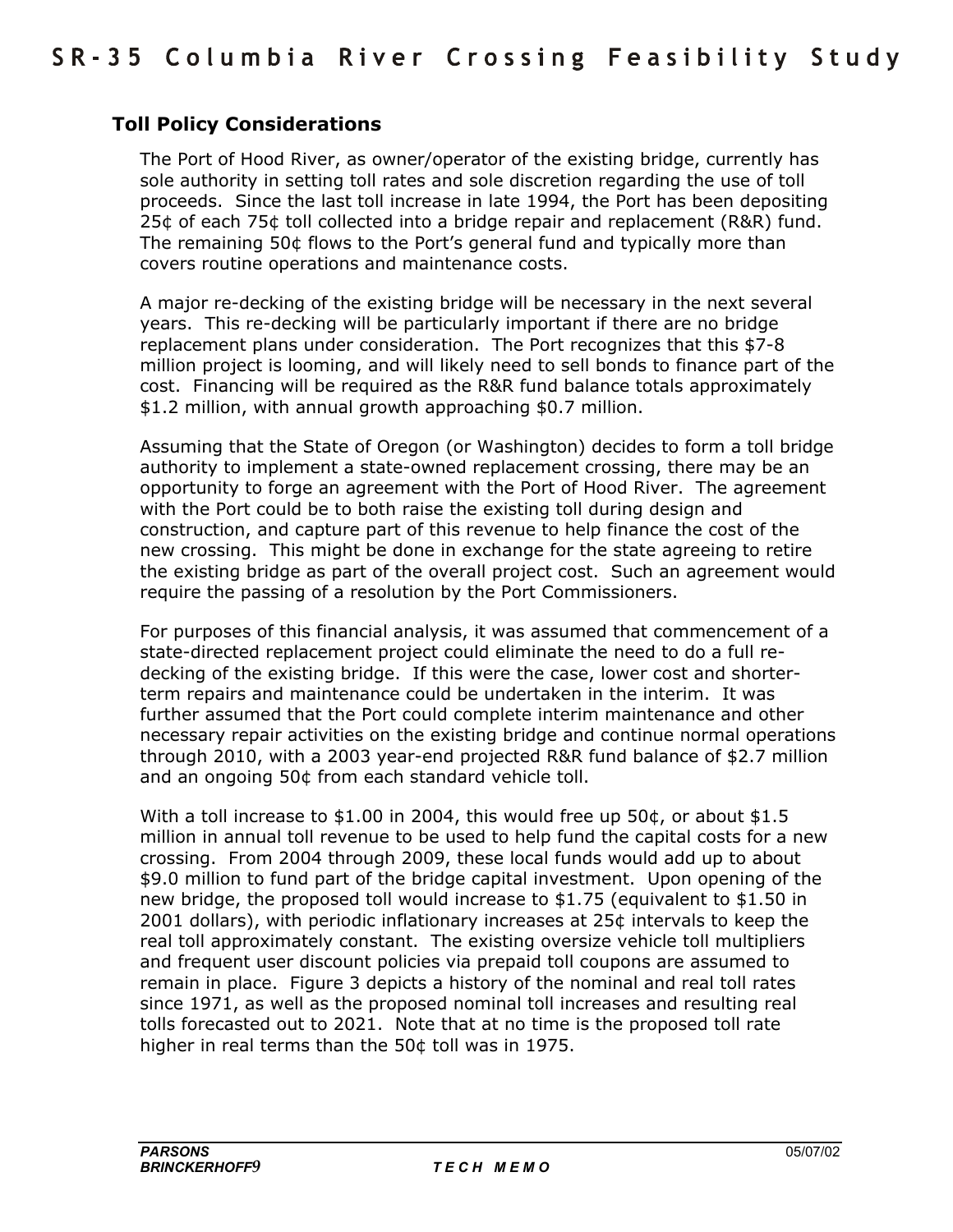

**Figure 3 Historical and Proposed Nominal and Real Toll Rates** 

#### **Revenue under Proposed Toll Structure**

Figure 4 shows the projected revenue under the current toll structure and the additional revenue that would be generated with the proposed toll policy. The dark bars indicate the revenue generated from the baseline traffic forecast, whereas the lighter bars show the net additional revenue from the higher tolls (and their corresponding lower annual traffic projections). The 2004 toll increase to \$1.00, the 2010 increase to \$1.75, and periodic inflationary increases thereafter are reflected in Figure 4 as well. Given that the 2010 increase is relatively substantial at 75%, the projected decrease in demand is assumed to lag behind the toll increase, with the full effect not taking place until mid 2010. As such, the revenue expected in the first year of operation for the new crossing will likely be higher than in the immediately successive years. No ramp-up period is expected, since tolls are not new to this crossing.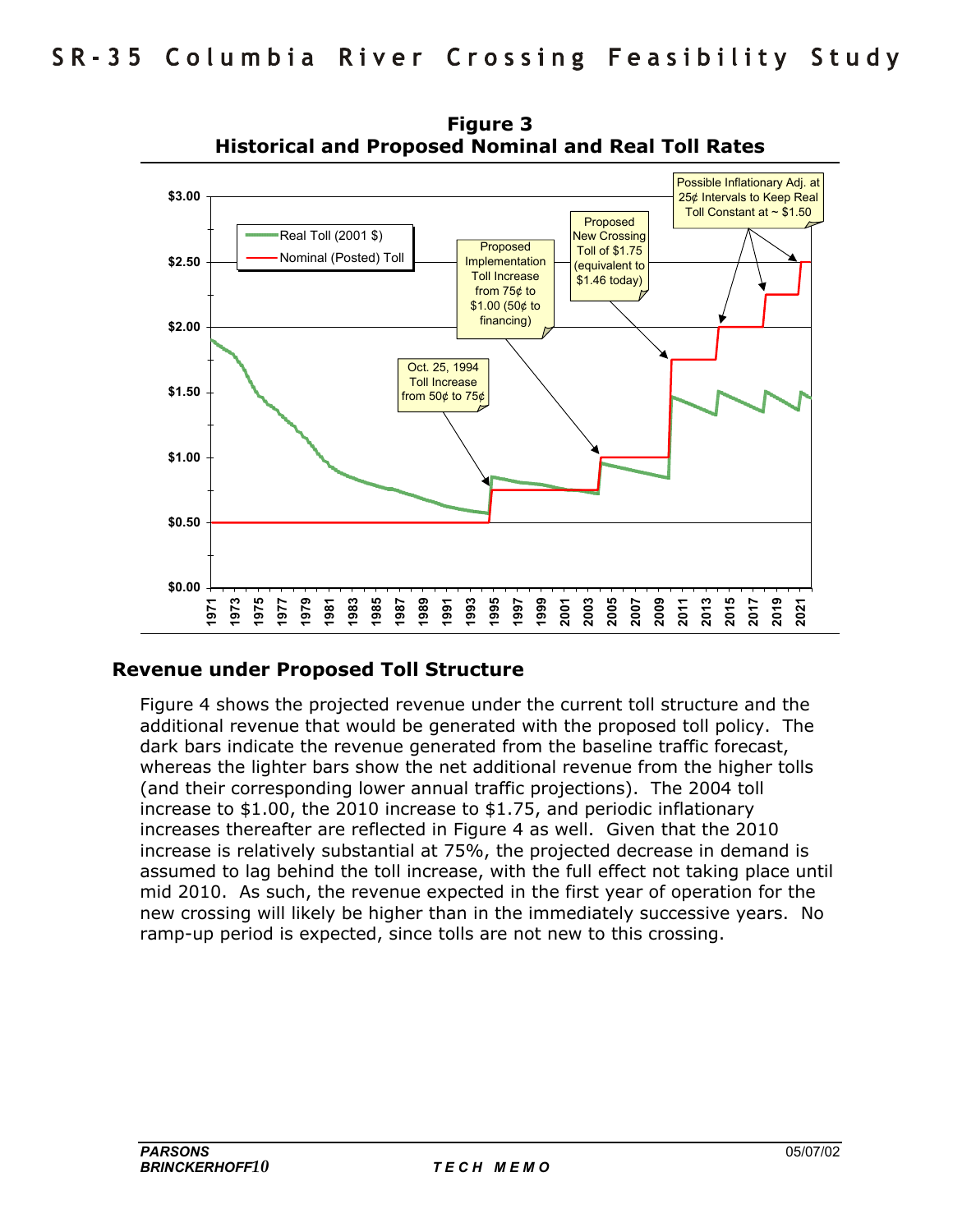

**Figure 4 Projected Revenue for Existing and Proposed Toll Rates** 

# **Toll Revenue Financing Capacity**

Figure 4 indicates that when the new crossing opens in 2010 the annual toll revenue potential is approximately \$4 million. Considering the forecast traffic volume range indicated in Figure 2, the proposed \$1.75 toll in 2010 is expected to yield between \$3.5 and \$4.5 million per year.

Nominal revenue would be expected to eventually increase with traffic growth and inflation; however, the financial markets would tend to consider only initial revenues to be available as leverage in borrowing for capital investment.

A relatively simple financial model was developed to identify the capital investment purchasing potential of toll revenues via the sale of municipal bonds. The following assumptions were employed by the model:

- 30 year debt via the sale of municipal revenue bonds
- 1.25% issuance cost
- 6.0% interest rate
- Construction duration of 3 years
- Principal payments deferred during construction
- Interest during construction capitalized as a project cost
- 1.2 debt service coverage ratio required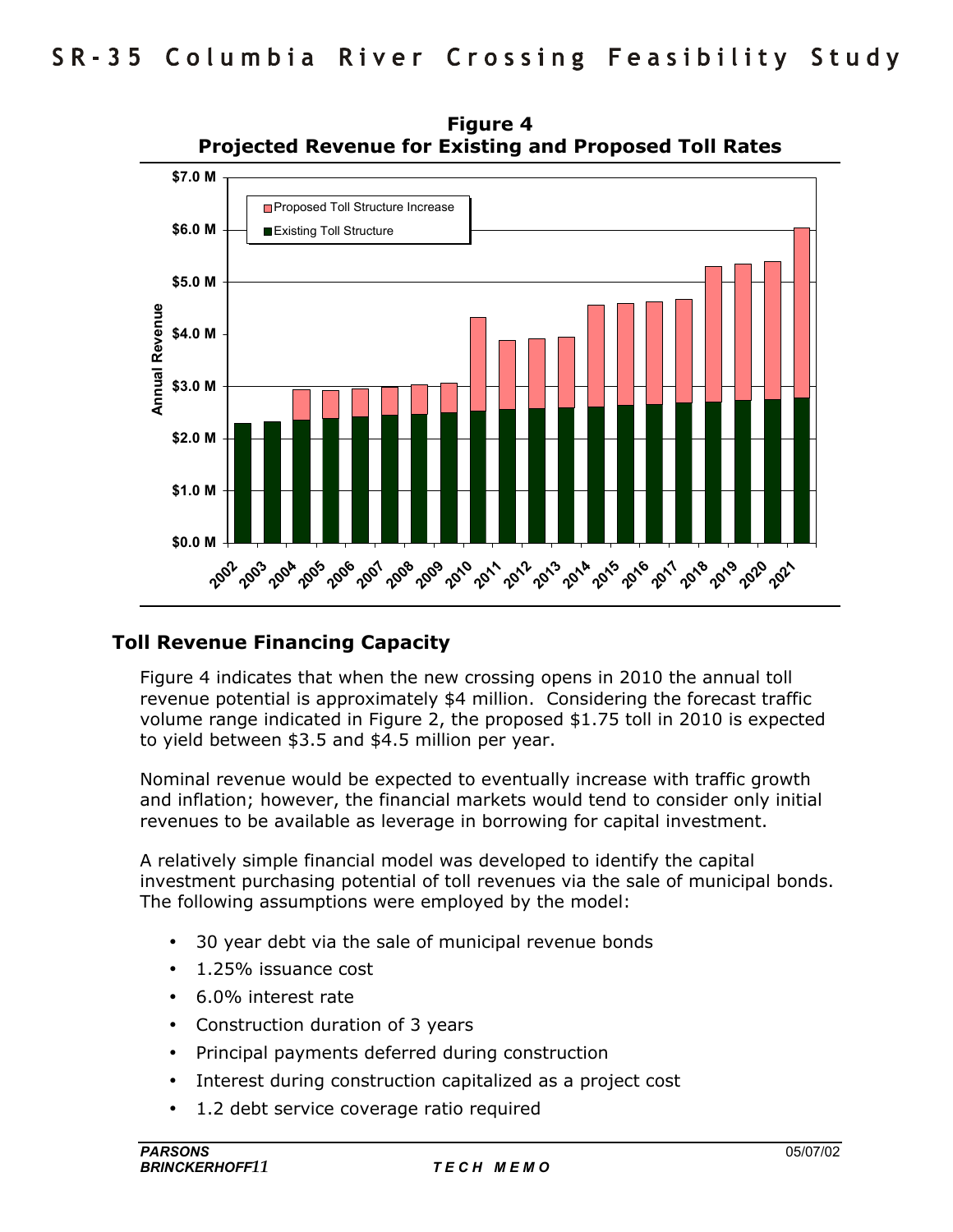The latter assumption regarding debt service coverage ratio means that the cash flow available for debt service  $-$  toll revenues less any costs that must be paid out of toll revenues  $-$  must exceed the annual principal and interest payments on the bonds by 20%. This is a typical requirement of the bond holders and financial markets, which must be met in order for the borrower (the state or toll authority) to achieve/maintain a good credit rating and receive an interest rate and other credit terms commensurate with that credit rating.

It is further assumed that toll revenues prior to opening would be insufficient to cover principal payments and all interest payments. As such, it was assumed that interest costs during construction would be capitalized as a project cost  $$ the amount borrowed would be increased by the amount necessary to cover interest payments  $-$  and that principal payments would be deferred until after construction. Alternatively, the bond sale could also be structured to capitalize all debt service costs during construction.

Based upon these assumptions, each \$1 million of annual net revenue could finance approximately \$8.8 million of direct capital investment, or about \$10.9 million of project costs including capitalized debt service.

Assuming \$0.5 million for annual operations and maintenance of a new crossing, leaves approximately \$3.5 million as the middle-range of net toll revenues available for debt service. This in turn would leverage approximately \$38 million in net bond proceeds to be used toward project costs. Combined with the funds set aside (\$0.50) from each \$1.00 in tolls paid between 2004 through 2009, the total local funding share from tolls could amount to nearly \$50 million.

Assuming construction occurs over three years from 2007 through 2009, construction cost estimates in todayís dollars should be escalated by at least a factor of 15% to account for projected inflation.

Finally, it should be kept in mind that the \$1.50 estimated revenue maximizing toll is equivalent to a toll of \$1.75 in 2010, rounded to the nearest quarter. And since this revenue maximizing toll estimate is most likely conservative, it may be reasonable to consider a \$2.00 opening day toll, which would generate approximately 7-10% more revenue net of its demand impacts.

# **Annual Revenue Required to Solely Finance a \$150 Million Project**

Assuming a project cost of \$150 million in todayís dollars, the question may be asked as to what is the equivalent one-way toll, assuming the current traffic volumes, needed to finance this level of investment. While it is unrealistic to assume that the resulting toll would not cause traffic demand to decrease considerably, such a measure can nevertheless help establish perspective and convey the message that tolls alone cannot finance a project with these characteristics.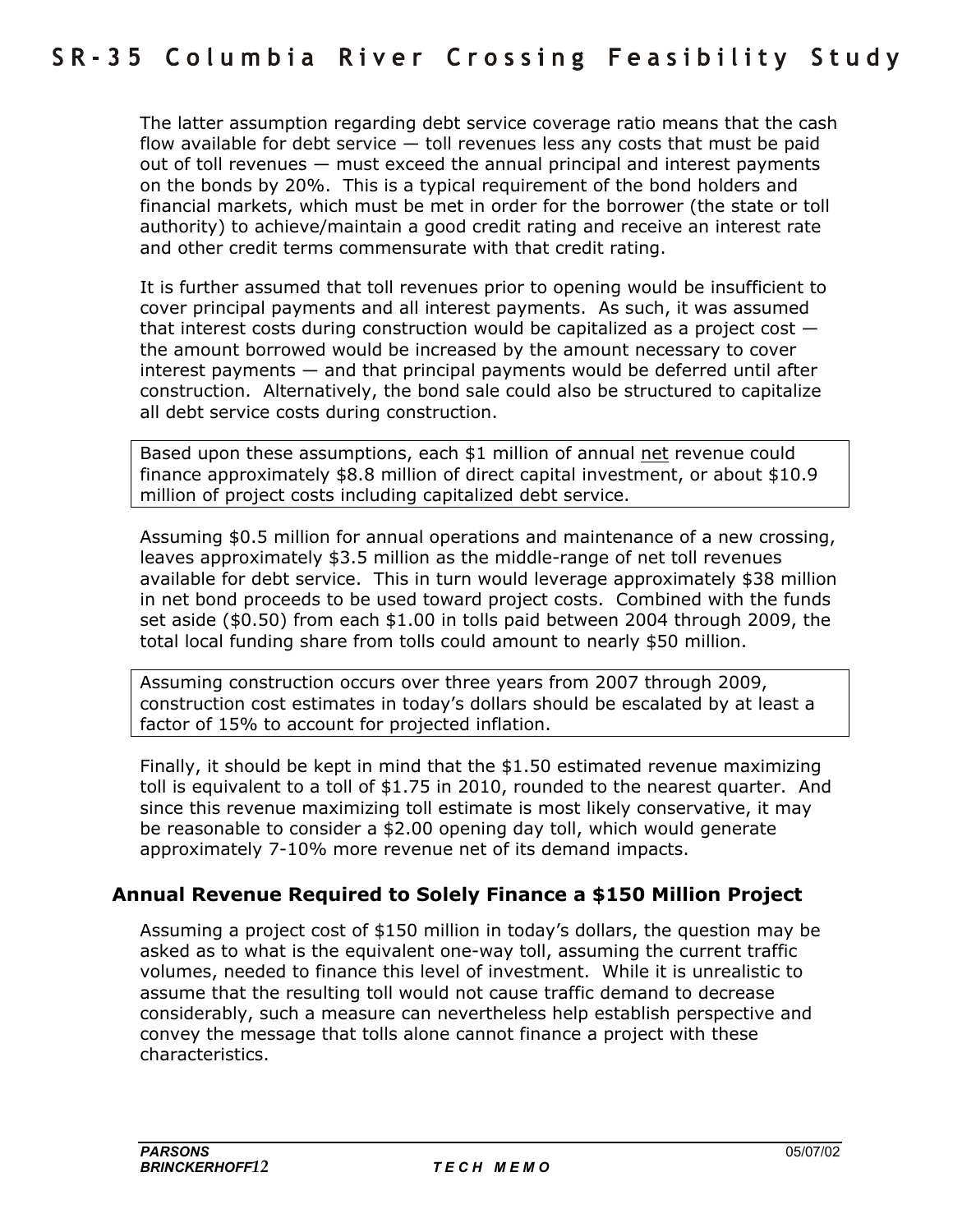Put another way, what annual revenue stream, regardless source, would be needed to finance a \$150 million project cost with no up-front funding or grants? For this analysis, the revenue impacts of higher tolls paid by trucks, RVs, and trailers, as well as the discounts given to frequent users who purchase prepaid toll coupons have been ignored.

A one-way toll of \$5.91, if applied to the 2.98 million one-way bridge trips in 2001 – assuming no demand reaction to the \$5.00 increase in the toll rate  $$ would be equivalent to an annual revenue of \$17.6 million or \$17.1 million net of annual operating and maintenance costs of \$0.5 million. The latter amount would be sufficient to bond \$186 million, of which \$36 million would be used to cover interest and financing expenses during construction, leaving \$150 million for direct capital investment and construction related expenditures.

# **Summary of Findings**

- Construction of a new crossing would not likely begin before 2007, with a projected opening date at the beginning of 2010. As such, any cost estimates in today's dollars should be escalated by at least 15% for interim inflation.
- The revenue maximizing toll has been conservatively estimated at \$1.50 in 2001 dollars. This is equivalent to a toll of \$1.75 in year 2010 dollars, rounded to the nearest quarter. If implemented, annual traffic demand would likely drop by approximately 30-35% relative to the current nominal toll of 75¢, which is 63¢ in 2010 dollars.
- In 2010, this toll is expected to generate between \$3.5 and \$4.5 million in gross revenues before O&M costs. O&M costs are estimated at approximately \$0.5 million per year in today's dollars.
- Each \$1 million of annual net revenue could finance approximately \$8.8 million of direct capital investment, or about \$10.9 million of project costs including capitalized debt service (the borrowing of additional funds to make loan payments during construction).
- Under the proposed toll structure with an increase to \$1.00 in 2004 and to \$1.75 in 2010, combined with 50¢ of each toll set aside for capital costs between 2004 and 2010, toll revenues appear capable of financing upwards of \$50 million in project costs.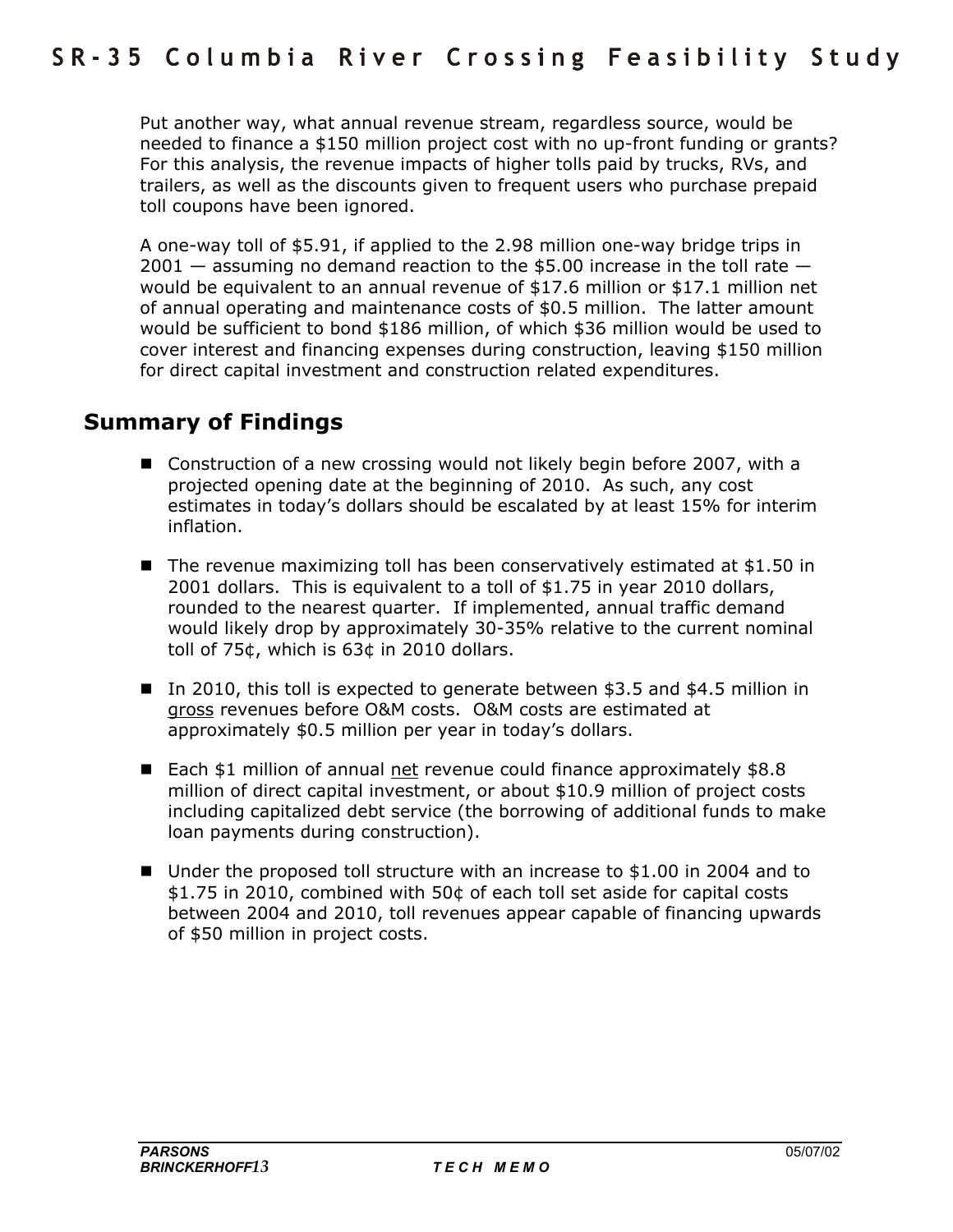# **Other Local Revenue Potential**

# **Funding Needs**

For the purposes of this analysis, it was assumed that approximately \$1 to \$2 million annually would need to be raised from local funding sources over the next 20 years. It is assumed that the bridge will be funded 50% by state and federal sources, and 50% by local sources (either toll revenues or another local revenue source).

# **Equitable cost distribution**

Funding a costly project such as this requires sensitivity to political issues, which are in many cases about sharing costs in an equitable or fair way. A fundamental principle of public finance is that people should pay in proportion to the benefits they receive or the costs they impose, unless they belong to a group meriting special treatment. This user-pays principle clearly underlies the use of tolls, but non-toll revenue can also be evaluated from this perspective.

# **Inter-State Cost Distribution**

Survey data shows that most bridge users are from Washington State; the motorist intercept study conducted in October 2001 shows that nearly 72% of respondents and nearly 80% of monthly bridge users are Washingtonians, with all but about 1% of the remainder from Oregon. Washington residents are drawn by the employment opportunities in the Hood River area and the tax free shopping in Oregon. Initially, this would suggest that most of the local funding should come from Washington rather than Oregon, and indeed the toll revenues would.

However, there are two issues that modify this initial assumption. One is that Oregon residents benefit from Washington residentsí trips to Oregon, through access to a wider labor pool and a larger consumer market for goods and services. The other is a more practical concern; the Washington study area does not have as large a funding base as the Oregon study area. Klickitat and Skamania Counties are mostly rural, and the small municipalities in the immediate study area (White Salmon and Bingen) are much smaller than the city of Hood River-both in terms of population and in commercial and industrial activity. Assuming a given tax rate, revenues from property taxes, sales taxes, gas taxes, and other taxes on the population and employment base will raise less revenue in White Salmon and Bingen than in Hood River.<sup>4</sup>

 $4$  Note: Oregon does not currently have a sales tax.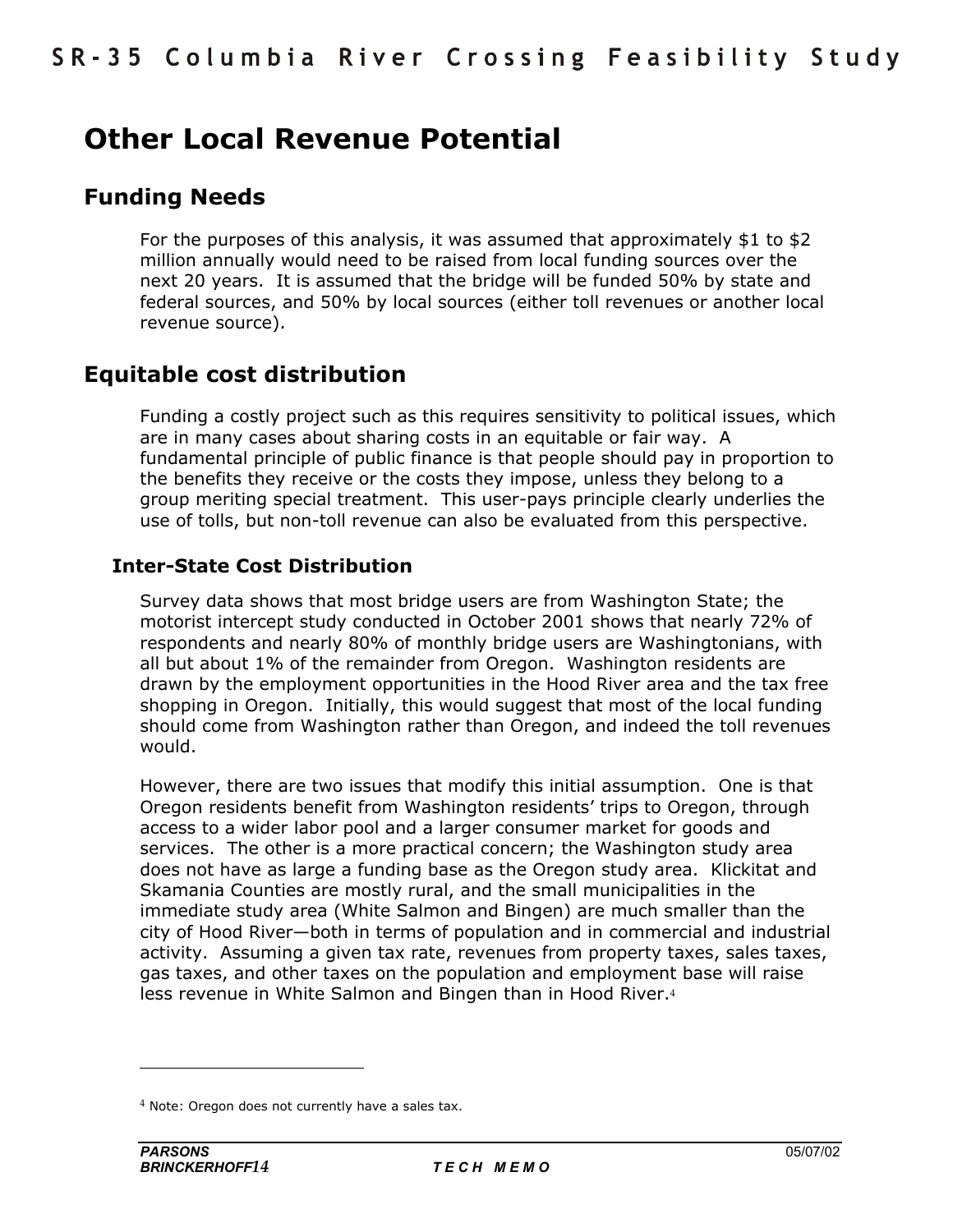### **Intra-State Cost Distribution**

Many funding sources are available only to counties, not to cities. Unfortunately, trip patterns do not suggest a benefit that is sufficiently countywide, at least on the Washington side, to warrant a contribution solely from countywide taxes.

| Table 3                                         |
|-------------------------------------------------|
| <b>Intercept Survey Washington Bridge Users</b> |
| by Zip Code of Residence                        |

| Zip Code          | % of WA Users |
|-------------------|---------------|
| White Salmon      | 36.8%         |
| Bingen            | 13.7%         |
| Underwood         | 7.7%          |
| <b>Trout Lake</b> | 6.6%          |
| Carson            | $6.0\%$       |
| Lyle              | 4.4%          |
| Glenwood          | 2.2%          |
| Husum             | 1.6%          |
| Stevenson         | 1.6%          |
| Vancouver         | 7.1%          |
| Other WA          | 12.1%         |
| Total             | 100.0%        |

Considering the Washington side. White Salmon residents made up 37% of WA respondents to the motorist intercept survey, and Bingen residents composed 14% of WA respondents.<sup>5</sup> About 27% of WA respondents were from unincorporated areas in Western Klickitat County (Lyle, Trout Lake, Glenwood and Husum) and Eastern Skamania County (Carson and Underwood). Together, these communities were the home of 78% of Washington respondents. Because of the availability of other bridges to the west and east (Bridge of the Gods from Skamania County and the U.S. 97 and 197 bridges from Klickitat County), the current SR-35 crossing does not attract many users from beyond these communities. In fact, more of the remaining 22% of Washington respondents were from Vancouver rather than elsewhere within Klickitat or Skamania Counties. Central and Eastern Klickitat Counties were not represented in the motorist intercept survey; no respondents reported their home location as Goldendale. The same was true of Western Skamania County, with only 1.6% of Washington respondents coming from Stevenson.

The data above show that most of each Countyís population in Washington is probably beyond the immediate benefit area of the SR-35 crossing. For this reason, countywide funding sources from Klickitat or Skamania County are not recommended as the primary source of revenue. At the same time, it is

 $5$  Note that residency within the city's zip code probably extends beyond the current city limits. This is likely to overstate the number of users who live within the city limits of Bingen and White Salmon, but not the number of users in that general area of southwestern Klickitat County.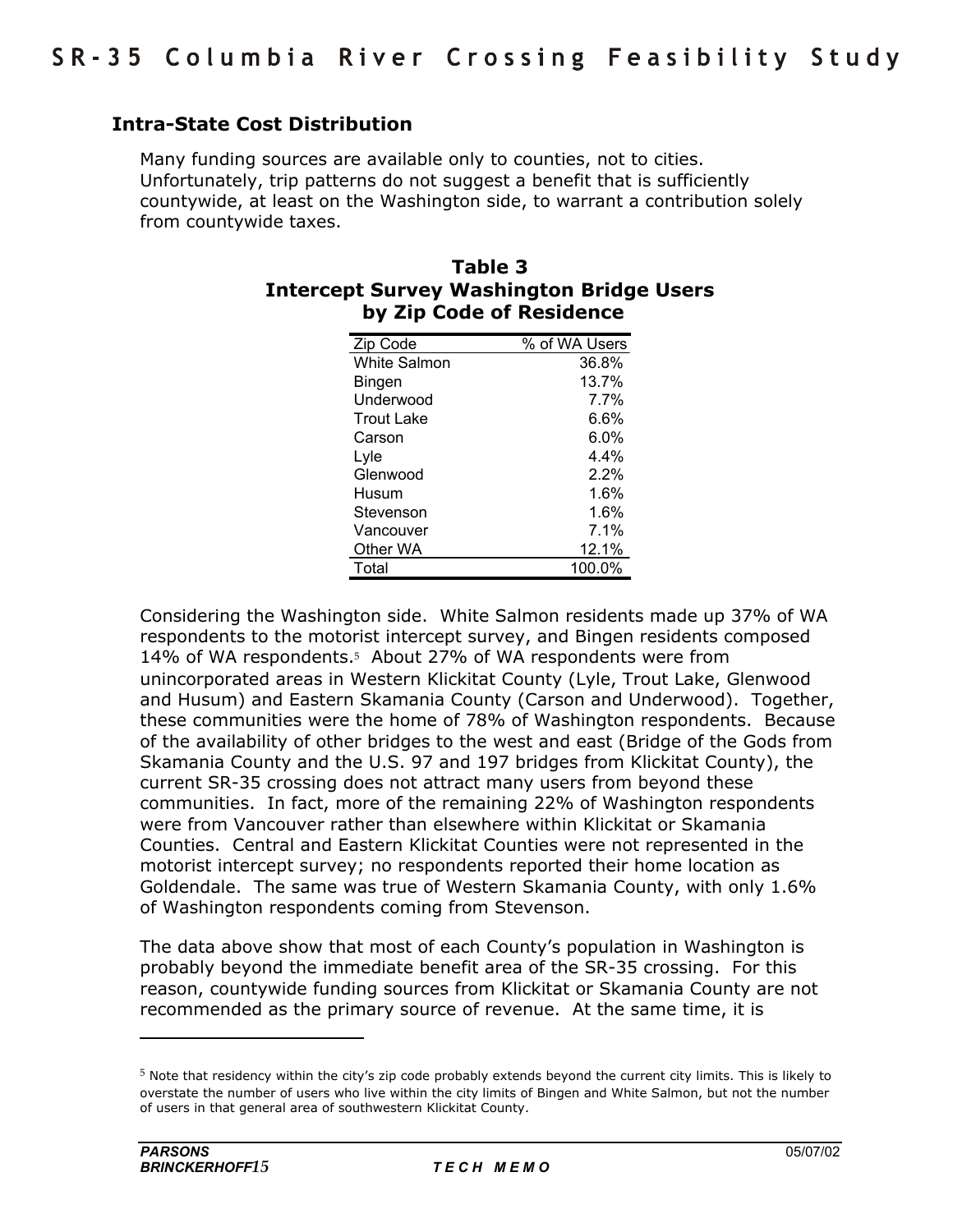important to keep in mind that White Salmon and Bingen residents may compose only half of the Washington users, so that taxes within those cities would be subsidizing users from elsewhere in Washington. In short, relying only on countywide taxes would tax too many non-users, while relying only on city taxes in White Salmon and Bingen would not adequately tax all users, in comparison to a strict user-pays system like tolls. One option to address this would be a two-tiered system, consisting of a basic countywide tax, supplemented by a city tax within the municipalities of White Salmon and Bingen, residents of which would benefit more than other county residents due to their proximity to the bridge.

| .<br>יוטטאו וט טשט |               |
|--------------------|---------------|
| Zip Code           | % of OR Users |
| <b>Hood River</b>  | 39.7%         |
| The Dalles         | 8.8%          |
| Mosier             | 8.8%          |
| Cascade Locks      | 1.5%          |
| Portland           | 17.6%         |
| Other OR           | 23.5%         |
| Total              | 100.0%        |

### **Table 4 Intercept Survey Oregon Bridge Users by Zip Code of Residence**

Considering the Oregon side, there are relatively few users from Wasco County, essentially ruling out a countywide tax source. Especially considering that Wasco County has the U.S. 97 and 197 bridges within its jurisdiction. Hood River County, in contrast, has less land area than either Skamania or Klickitat County, and the bridgeís benefits may extend countywide in addition to being concentrated to the city of Hood River. Survey data do not reveal how many bridge users are from within the city limits of Hood River versus the unincorporated areas near Odell, Dee, and Parkdale, but they do show that few users are from Cascade Locks in the western part of the County. A conclusion is that a countywide tax would be more equitable here than for the Washington counties; it would still include many residents who may not be frequent bridge users, but a tax within only the city of Hood River would probably miss too many bridge users from elsewhere in the County. In this case, as with Washington, it might be possible to have a two-tiered taxing system that combines a countywide tax with a citywide tax within Hood River, so that everyone in the county pays some amount of tax toward a new bridge crossing, but those living in the city of Hood River pay an additional amount because of the higher benefits they receive from their proximity to the bridge.

# **Other Considerations: Revenue Potential and Administrative Ease**

The assignment of costs to users is not the only factor to consider. Whether a funding source can generate enough revenue, within the relevant political and legal constraints, to justify the administrative effort necessary to collect and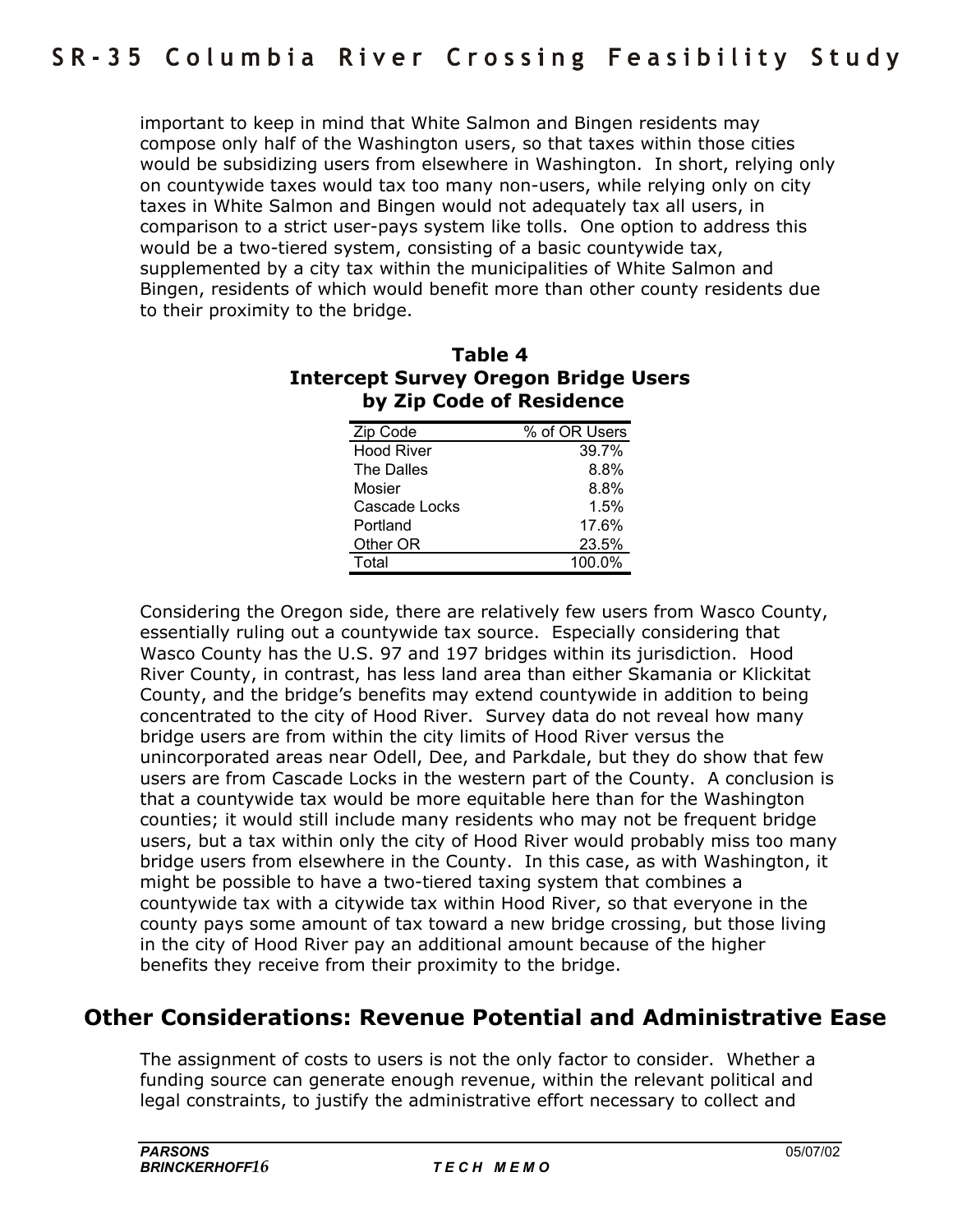administer the revenue stream is also very important. For this reason sources that would generate very little revenue while requiring special legal authorization or complicated new administrative systems would not be recommended. The local revenue source that seems to fare the best under the criteria of revenue potential and administrative ease is the local property tax. It has a large base, and administration procedures are already in place.

# **Local sources: Washington**

For the purposes of this analysis, it is assumed that roughly half of the \$1 million to \$2 million needed from non-toll local sources will come from Washington, and the other half will come from Oregon. Therefore, local sources with approximately \$500,000 to \$1 million in revenue were reviewed.

### **Property Tax**

#### *Countywide*

Washington counties are limited to a tax rate of \$1.80 per \$1000 of assessed value (AV) for the countyís General Fund, and \$2.25 per \$1000 AV for the countyís Road Fund. Klickitat Countyís rates are less than this maximum, at \$1.46 for non-Road Fund activities and \$1.93 for the Road Fund. Therefore, there is potential for up to a 23% increase in non-Road Fund tax rates and 16% increase in Road Fund tax rates. The Road Fund levy is not applied in the incorporated cities of Goldendale, White Salmon, or Bingen.

Referendum 47, passed in 1997, limits the annual increase in the tax levy (the combination of the tax rate and the assessed valuation of existing construction) to inflation or 6%, whichever is less. Voters can, however, increase taxes for "special" levies that support bonds for capital construction. The requirement is at least 60% approval by at least 40% of the number of voters who participated in the previous general election. The tax rate must still be below the maximum amount stated in the previous paragraph.

|                           | Additional Road Fund Rate (per \$1000 AV) |           |           |           |  |  |  |  |
|---------------------------|-------------------------------------------|-----------|-----------|-----------|--|--|--|--|
| <b>Additional General</b> |                                           |           |           |           |  |  |  |  |
| Fund Rate (per            |                                           |           |           |           |  |  |  |  |
| \$1000 AV)                | \$0.00                                    | \$0.07    | \$0.17    | \$0.31    |  |  |  |  |
| \$0.00                    | \$0                                       | \$66,812  | \$162,258 | \$295,882 |  |  |  |  |
| \$0.14                    | \$174,754                                 | \$241,567 | \$337,012 | \$470,636 |  |  |  |  |
| \$0.34                    | \$424.404                                 | \$491.216 | \$586,662 | \$720,286 |  |  |  |  |

**Table 5 Revenue Potential from Klickitat County Property Tax Increase** 

Source: ECONorthwest based on Klickitat County Assessor's Data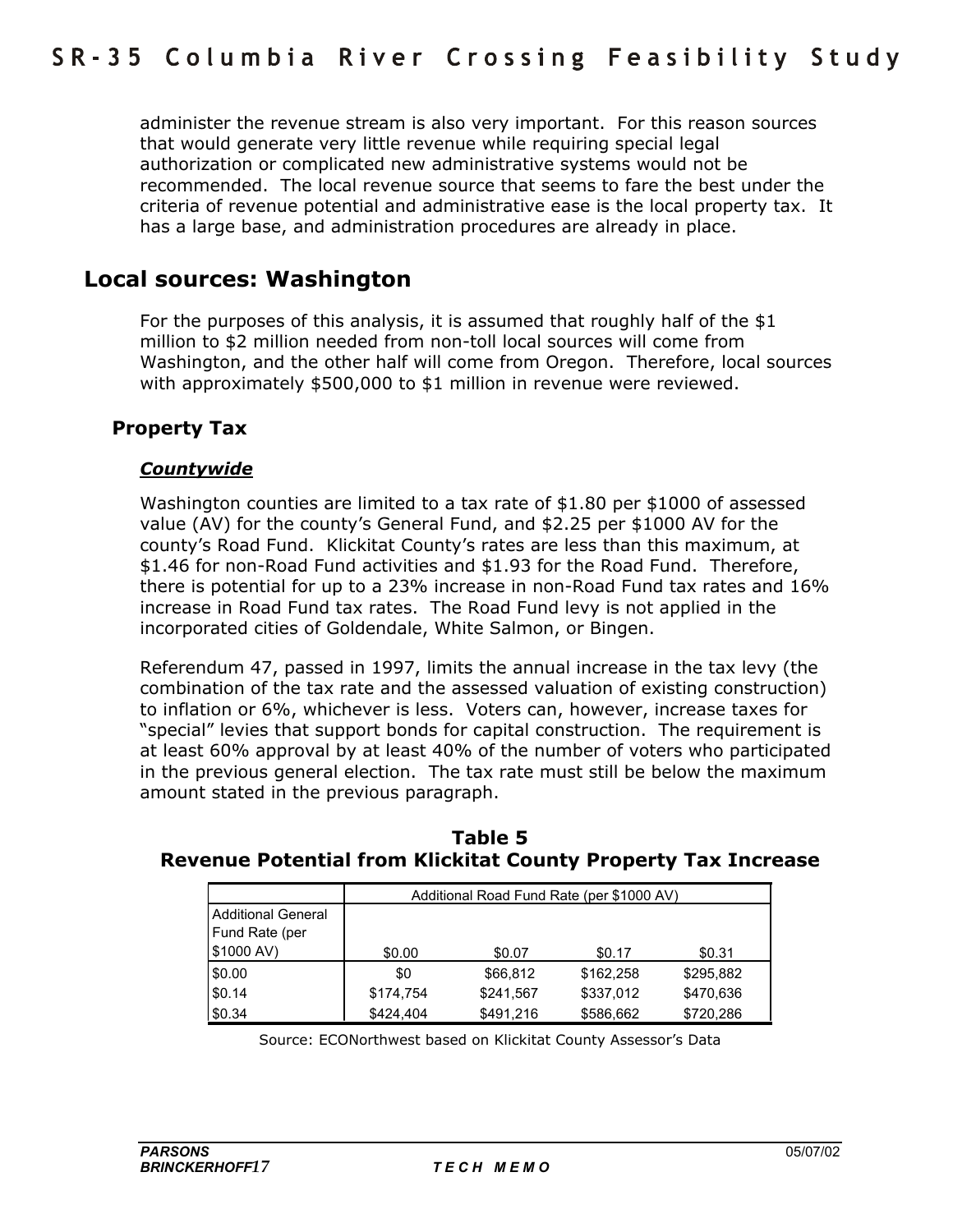### *Citywide*

Washington cities are limited to \$3.60 per \$1000 AV, with up to \$0.50 of that for library districts and up to \$1.50 for fire districts. Neither Bingen nor White Salmon have fire districts, but they do belong to the county library district, which levies a \$0.50 rate, leaving a \$3.10 rate available for each city. Bingen is currently at its maximum levy of \$3.10, while White Salmonís permanent rate is \$1.89, plus a special bond levy of \$0.62. At present, therefore, White Salmon has approximately \$0.59 per \$1000 AV available in taxing capacity, which would represent a 24% increase over the current tax rate. As with the county tax, voters would need to approve such an increase with at least a 60% majority. State law limits the annual tax levy increase for cities with populations less than 10,000 to 6% (those with populations greater than 10,000 are limited to 6% or inflation, whichever is less).

As shown in the table below, raising the property tax rate in White Salmon to the maximum level would raise less than \$70,000 annually.

# **Table 6 Revenue Potential from City of White Salmon Property Tax Increase**

| <b>Additional Tax Rate</b> |                           |
|----------------------------|---------------------------|
| per \$1000 AV              | <b>Additional Revenue</b> |
| \$0.15                     | \$17,435                  |
| \$0.30                     | \$34.870                  |
| \$0.45                     | \$52,306                  |
| \$0.59                     | \$68.578                  |

Source: ECONorthwest based on Klickitat County Assessor's Data

#### *Port District*

Port Districts in Washington are allowed to levy up to 45¢ per \$1000 AV and can use the revenue for transportation projects within the district. The Port of Klickitat currently levies \$0.23 per \$1000 AV, collecting \$151,500 in 2002. Raising the levy to the maximum amount would only raise an additional \$145,000 annually.

#### **Table 7 Revenue Potential from Port of Klickitat Property Tax Increase**

| <b>Additional Tax Rate</b> |                           |
|----------------------------|---------------------------|
| per \$1000 AV              | <b>Additional Revenue</b> |
| \$0.10                     | \$66,011                  |
| \$0.15                     | \$99,016                  |
| \$0.22                     | \$145,224                 |

Source: ECONorthwest based on Klickitat County Assessor's Data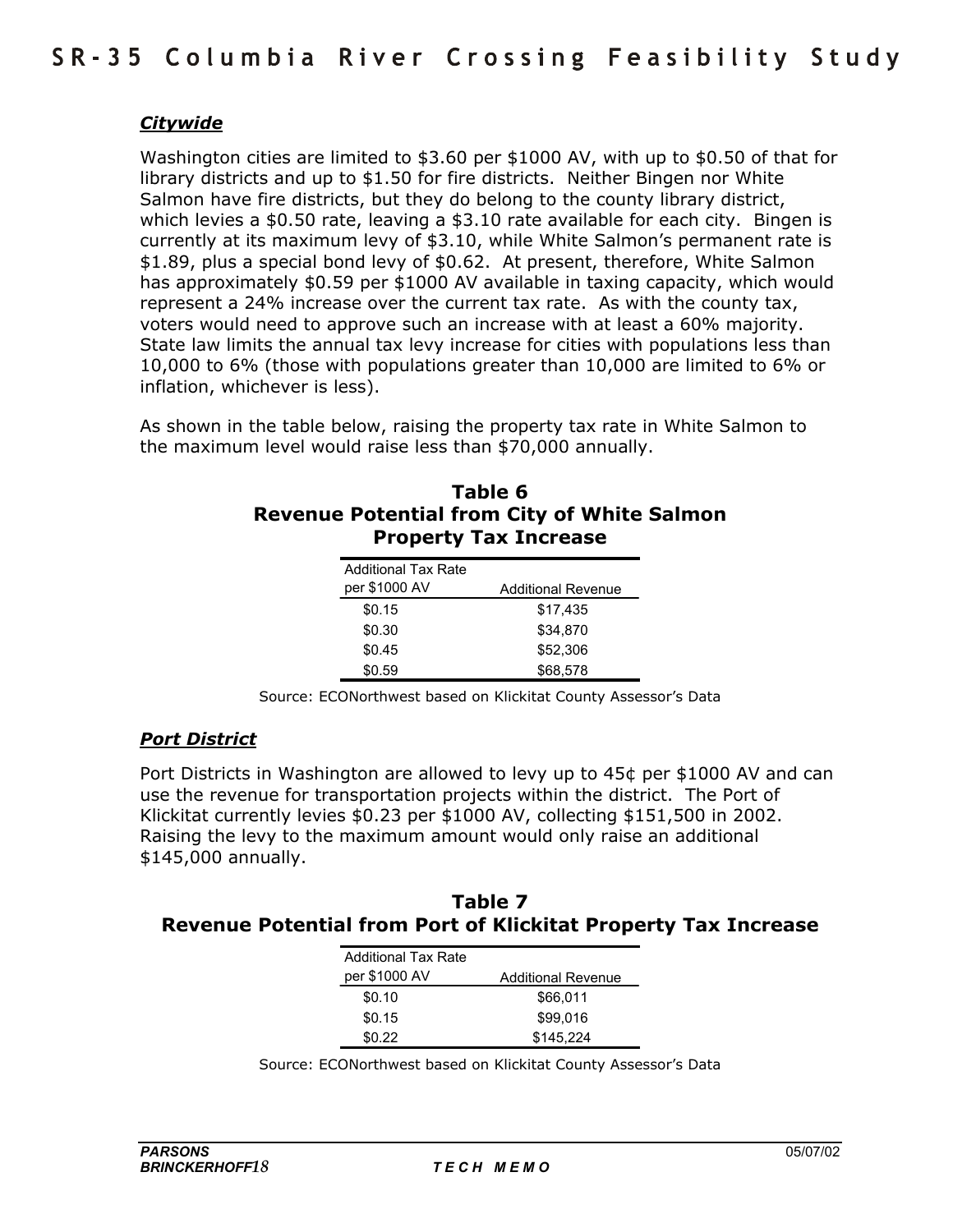# **Local Sales & Use Tax**

#### *Countywide*

Counties in Washington are allowed to levy a 0.5% sales and use tax, and all counties presently have this measure in place. Counties are also allowed to levy an optional, additional 0.5% sales and use tax that is subject to voter referendum. Klickitat and Skamania Counties are two of the three counties that do not levy this additional tax, presumably due to the negative effect it would have on sales within the counties given the proximity of tax-free shopping opportunities available in Oregon. Counties receive 15% of the revenues from cities within the county, as long as the county rate is at the city rate. Because White Salmon and Bingen's city sales tax rates are 0.5%, Klickitat County currently gets 15% of the sales tax revenue from those two cities. If Klickitat County chose to impose the additional 0.5% tax, it would receive the entire additional amount in those two cities, unless either of the cities also decided to impose the additional tax, in which case the County would get its standard 15% of city revenue. By raising its sales tax to the level of Goldendale, the County would also get 15% of Goldendaleís sales tax revenue.

As shown in the table below, a sales tax increase of 0.5% in Klickitat County would generate just over \$870,000 annually if White Salmon and Bingen did not impose the additional tax, assuming that sales remained at 2001 levels. In reality, the sales tax increase might lead to a decrease in local purchases and more purchases in nearby Skamania County (with a lower tax rate) or, more likely, across in the river in Oregon. If this occurs, the loss in revenue faced by local business owners could very well outweigh the fiscal benefits to the County, especially in the cities along the river like White Salmon and Bingen.

| Table 8                                                   |  |  |
|-----------------------------------------------------------|--|--|
| Revenue from a 0.5% Sales and Use Tax in Klickitat County |  |  |

|                       | % Decline in Sales |           |           |
|-----------------------|--------------------|-----------|-----------|
|                       |                    | $-1\%$    | -5%       |
| Without City increase | \$871.675          | \$862,958 | \$828,091 |
| With City increase    | \$623.491          | \$617,256 | \$592.317 |

Source: ECONorthwest based on 2001 WA Dept. of Revenue data

#### *White Salmon and Bingen*

Cities in Washington, like counties, all impose a 0.5% sales and use tax, with an optional additional 0.5% tax subject to voter referendum. White Salmon and Bingen are among several cities on the border with Oregon that do not levy the full amount. If they did, and Klickitat County stayed at 0.5%, these two cities would get all the taxes resulting from the additional revenue. If Klickitat County followed suit, 15% of the revenues would go to the County. Again, price elasticity of demand is an important issue. Given the tax-free shopping available Oregon, an additional sales tax would probably decrease sales volume in Bingen and Hood River, and the loss of revenue to local business owners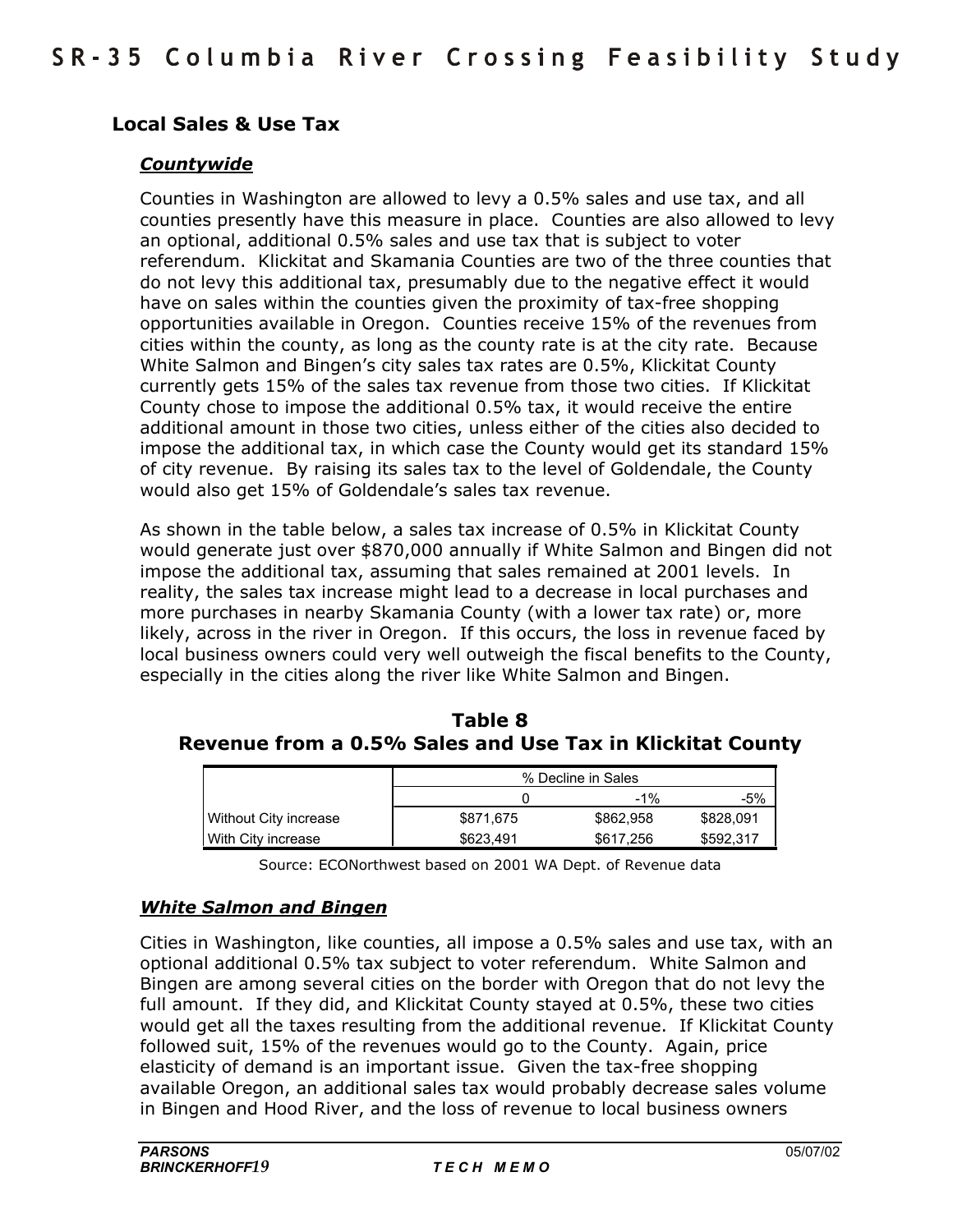might not justify the small increase in sales tax revenues to the city governments.

| Table 9                                        |
|------------------------------------------------|
| Revenue Increase from a 0.5% Sales and Use Tax |
| in White Salmon and Bingen                     |

|                                | % Decline in Sales |           |           |
|--------------------------------|--------------------|-----------|-----------|
|                                | 0                  | -5%       | $-10%$    |
| <b>Without County increase</b> | \$166,368          | \$158,050 | \$149,731 |
| White Salmon                   | \$110,341          | \$104,824 | \$99,307  |
| <b>Bingen</b>                  | \$56,027           | \$53,226  | \$50,424  |
| With County increase           | \$141,413          | \$134,342 | \$127,272 |
| White Salmon                   | \$93,790           | \$89,100  | \$84,411  |
| <b>Bingen</b>                  | \$47,623           | \$45,242  | \$42,861  |

Source: ECONorthwest based on 2001 WA Dept. of Revenue data

# **Local Option Vehicle License Fee**

Washington State law allows counties to levy up to \$15 annually per vehicle license issued. The revenues are shared with the cities in the county on the basis of population, but with the unincorporated population of the county weighted 1.5 times (as with the local option gas tax). Voter approval is not required, but the fee is subject to repeal through voter referendum. Cowlitz County implemented this fee, but it was subsequently repealed by voters. At present, only King, Snohomish, Pierce, and Douglas Counties impose this \$15 fee.

Elasticity of demand is not a huge issue with this fee, as most people will still choose to have a licensed vehicle, and they do not have any legal options for licensing it outside their county of residence. Based on 2001 data, it is estimated that a \$15 fee would raise about \$218,000 annually for Klickitat County, assuming vehicle registration numbers remained constant.<sup>6</sup> White Salmon's and Bingen's shares of the revenue would be quite small.

 $6$  This includes not only passenger vehicles, but also trucks less than 6000 pounds, which currently pay the combined licensing fee (CLF).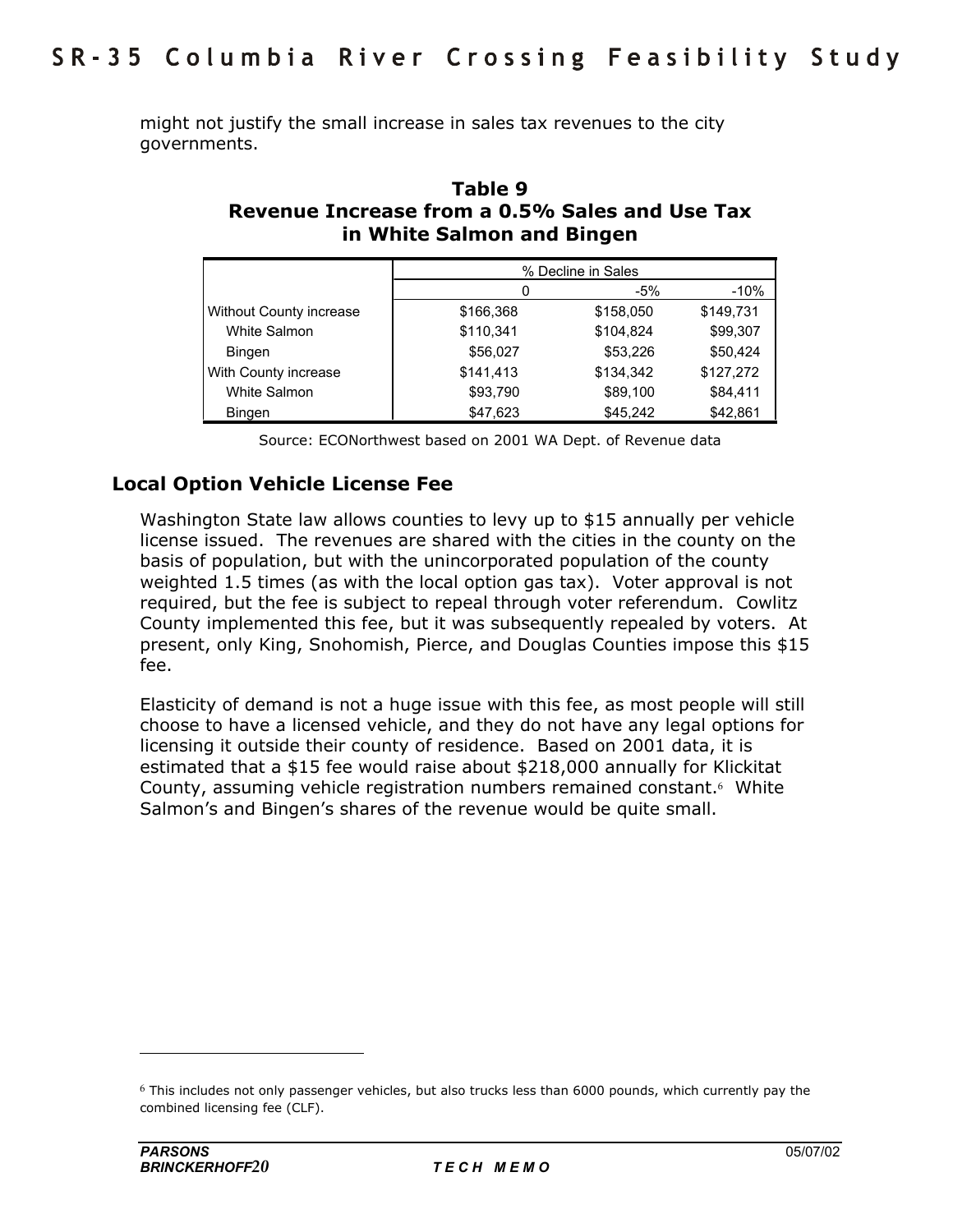|                              | \$5      | \$10      | \$15      |
|------------------------------|----------|-----------|-----------|
| Klickitat County (unincorp.) | \$72,773 | \$145,547 | \$218,320 |
| White Salmon                 | \$8,485  | \$16,970  | \$25,455  |
| <b>Bingen</b>                | \$2,586  | \$5.171   | \$7,757   |
| Goldendale                   | \$14,346 | \$28,692  | \$43,038  |
| <b>Total Countywide</b>      | \$98,190 | \$196,380 | \$294,570 |

### **Table 10 Revenue Potential of Local Option Vehicle License Fees within Klickitat County**

Source: ECONorthwest based on April 2002 data from WA Department of Licensing

In March 2002, the Washington legislature authorized an annual vehicle registration fee of up to \$100 for counties who present the option to voters along with a list of the projects the fee would fund. Cities within the county would get 15% of the revenues, the county would get 15% of the revenues, and the rest would be allocated through the state for projects identified in transportation improvement plans. State or local roads would be eligible. It is more likely that a \$15 fee would be approved by Klickitat County voters than a \$100 fee.

# **Local Option Gas Tax**

State law allows counties to enact a local option gas tax of up to 10% of the state rate, which would be 2.3¢ per gallon at todayís state rate of 23¢ per gallon. Countywide voter approval is required. The revenue would be shared on a per capita basis with the cities within a county, but the unincorporated population would be weighted 1.5 times. At present, no counties have implemented this local option gas tax.

No data is available on how much gas is purchased within Klickitat County, but if we assume that it is roughly proportional to population, we can assume that roughly 0.323% of the state's annual 2.7 billion gallons of gasoline consumed annually would be purchased in Klickitat County.<sup>7</sup> At 2.3 $\phi$  per gallon, this would raise approximately \$194,000 annually for the County and its cities. In fact, the amount of revenue raised might be less due to elasticity issues. More drivers might purchase their gas in Skamania County or Hood River County if this tax were implemented.

 $7$  In 1999, 7.3 million gallons of gasoline per day were consumed in Washington. Source: web site of Energy Information Administration, U.S. Department of Energy. Population figures from 2001 estimates by Washington Office of Financial Management (OFM).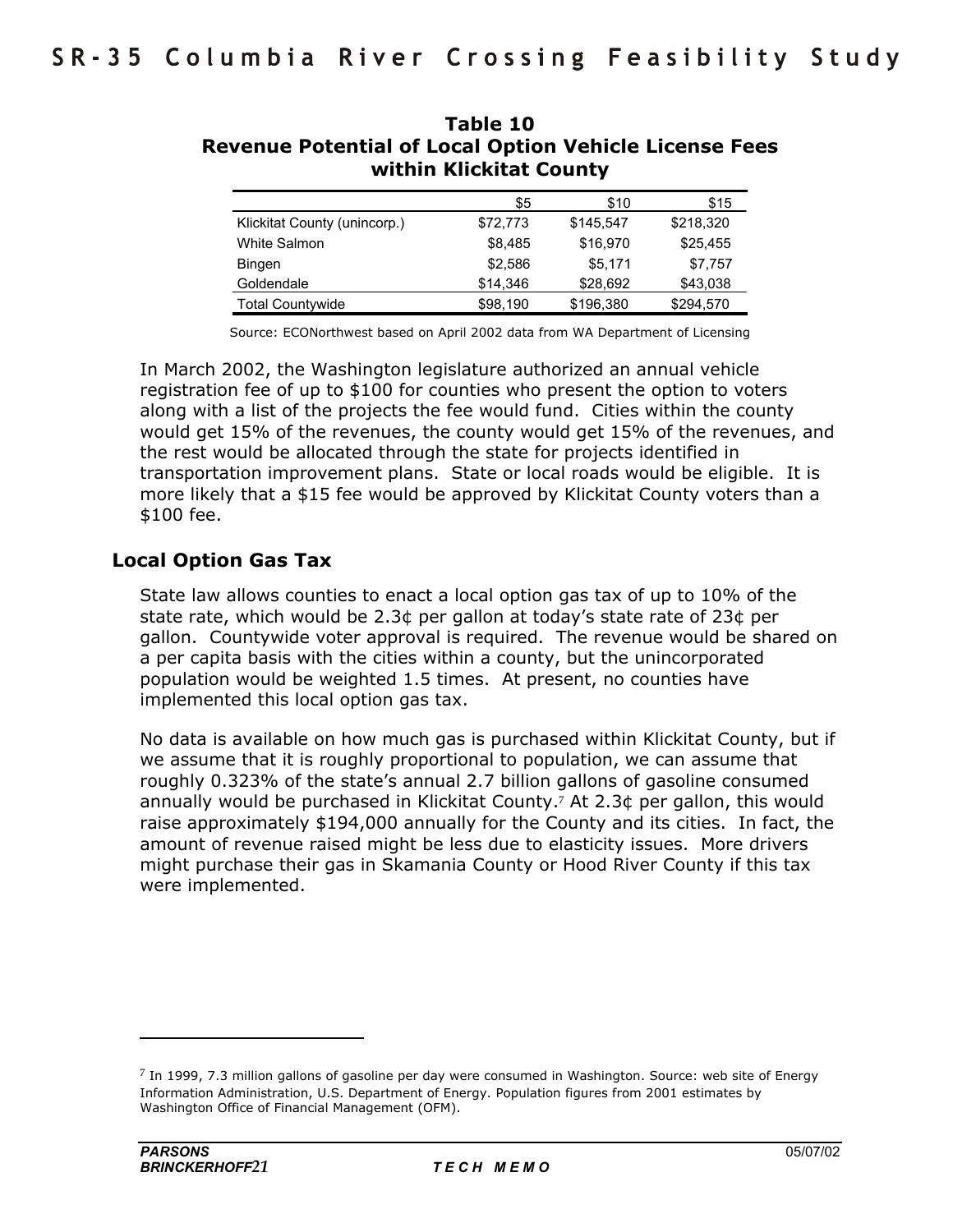|                         |           | % Decline in Gas Sales |           |
|-------------------------|-----------|------------------------|-----------|
|                         | 0         | $-5%$                  | $-10%$    |
| 1-cent increase         | \$86,068  | \$81,765               | \$77,461  |
| County (unincorporated) | \$63,789  | \$60,600               | \$57,410  |
| White Salmon            | \$7,437   | \$7.066                | \$6,694   |
| <b>Bingen</b>           | \$2,266   | \$2,153                | \$2,040   |
| Goldendale              | \$12,575  | \$11,946               | \$11,317  |
| l 2.3-cent increase     | \$197,957 | \$188,059              | \$178,161 |
| County (unincorporated) | \$146,715 | \$139,380              | \$132,044 |
| <b>White Salmon</b>     | \$17,106  | \$16,251               | \$15,396  |
| <b>Bingen</b>           | \$5,213   | \$4,952                | \$4,692   |
| Goldendale              | \$28,922  | \$27,476               | \$26,030  |

 **Table 11 Revenue from a Klickitat County Local Option Gas Tax** 

Source: ECONorthwest based on U.S. Dept. of Energy data on state gas consumption and 2001 population figures from WA Office of Financial Management (OFM).

# **Local Real Estate Excise Tax**

Cities and counties may each levy a 0.25% real estate excise tax on the value of real estate transactions within their jurisdiction, and the proceeds can be used for any local capital improvements, including bridges. If both a city and its county levy the tax, the revenue goes to the city. Klickitat County and all three incorporated cities (Goldendale, White Salmon, and Bingen) levy this 0.25% tax.

Counties and cities that are not imposing the optional 0.5% sales tax allowed by law can levy an additional 0.5% real estate excise tax. Klickitat County and its cities would be eligible for this tax increase. The dampening effect on real estate sales would probably be less than the effect of a sales tax increase, since demand is not as transferable to neighboring areas, but it is still possible that demand could have some elasticity. No counties and only two cities in Washington currently impose this optional real estate excise tax.

#### **Table 12 Revenue from an Additional 0.5% Real Estate Excise Tax in Klickitat County**

|                                   | % Decline in Value of Real Estate Transactions |           |           |
|-----------------------------------|------------------------------------------------|-----------|-----------|
|                                   |                                                | $-0.5%$   | $-2\%$    |
| Klickitat County (unincorporated) | \$793,694                                      | \$789,726 | \$773,931 |
| White Salmon                      | \$44,536                                       | \$44.313  | \$43.427  |
| Bingen                            | \$8,998                                        | \$8,953   | \$8.774   |
| Goldendale                        | \$23,138                                       | \$23,022  | \$22,562  |
| Countywide Total                  | \$870,366                                      | \$866,014 | \$848,694 |

Source: ECONorthwest based on data from Klickitat County Treasurerís Office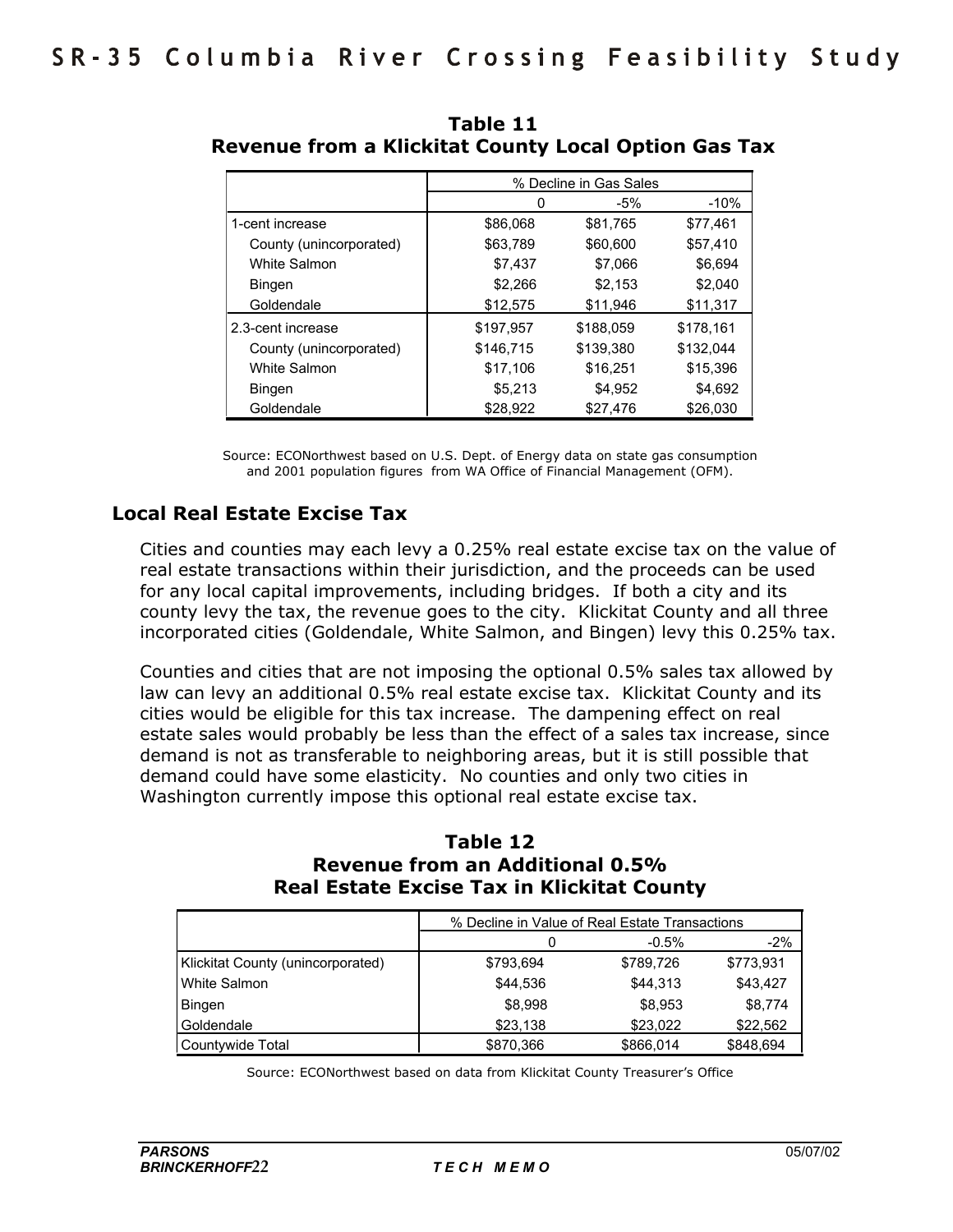# **Local Improvement Districts**

Local improvement districts (LIDs) are allowed by state law in both Washington and Oregon. They are generally small and pay for improvements that are deemed to be of uniquely local benefit to certain property owners, who then pay an assessment over time that covers the cost of the improvement. In both states a LID can be formed by a petition of the property owners who own a majority of the affected property, or by the County Board or City Council.

LIDs are probably not an appropriate funding mechanism for the SR-35 crossing, because the benefit of the bridge cannot be easily aligned with a select group of property owners, as would typical LID projects like sidewalk construction and local street improvement. The SR-35 crossing would have a benefit extending at least within the city limits of White Salmon, Bingen, and Hood River. In addition, LIDs are difficult to set up and administer. They are also meant to be based on an increase in property values occasioned by the local improvement, and the SR-35 crossing would probably not result in a clear increase in property values as it is, in part, a replacement of an existing facility.

# **Tax Increment Financing**

Tax increment financing (TIF) is based on a similar principle as LIDs-that a local public improvement will create a rise in adjacent property values, and the benefiting property owners can therefore pay for the improvement. In this case, though, property owners do not pay an additional amount beyond their normal tax rate; rather, the costs are paid by an increase in tax revenue that results from the increase in property values beyond a baseline amount. As with LIDs, a TIF program is probably not appropriate for the SR-35 crossing because the benefits are too diffuse, and the new bridge may not clearly increase property values. Moreover, in Washington there have been legal problems with authorizing the use of TIF; most forms were ruled unconstitutional by the State Supreme Court in 1995 and would likely require a change to the state Constitution to implement.

# **Local Sources: Oregon**

#### **Property Tax**

#### *Countywide*

Oregon property taxes are limited to a tax rate of \$10 per \$1000 of real market value (RMV) for non-school expenditures. All areas of Hood River County are below this limit at present; the highest rate within the County is about \$5.60 in the City of Hood River. This translates to a rate just over \$7 per \$1000 of assessed value (AV, which is less than RMV), consisting of \$1.69 from the County, \$3.16 from the City of Hood River, and the rest from other districts like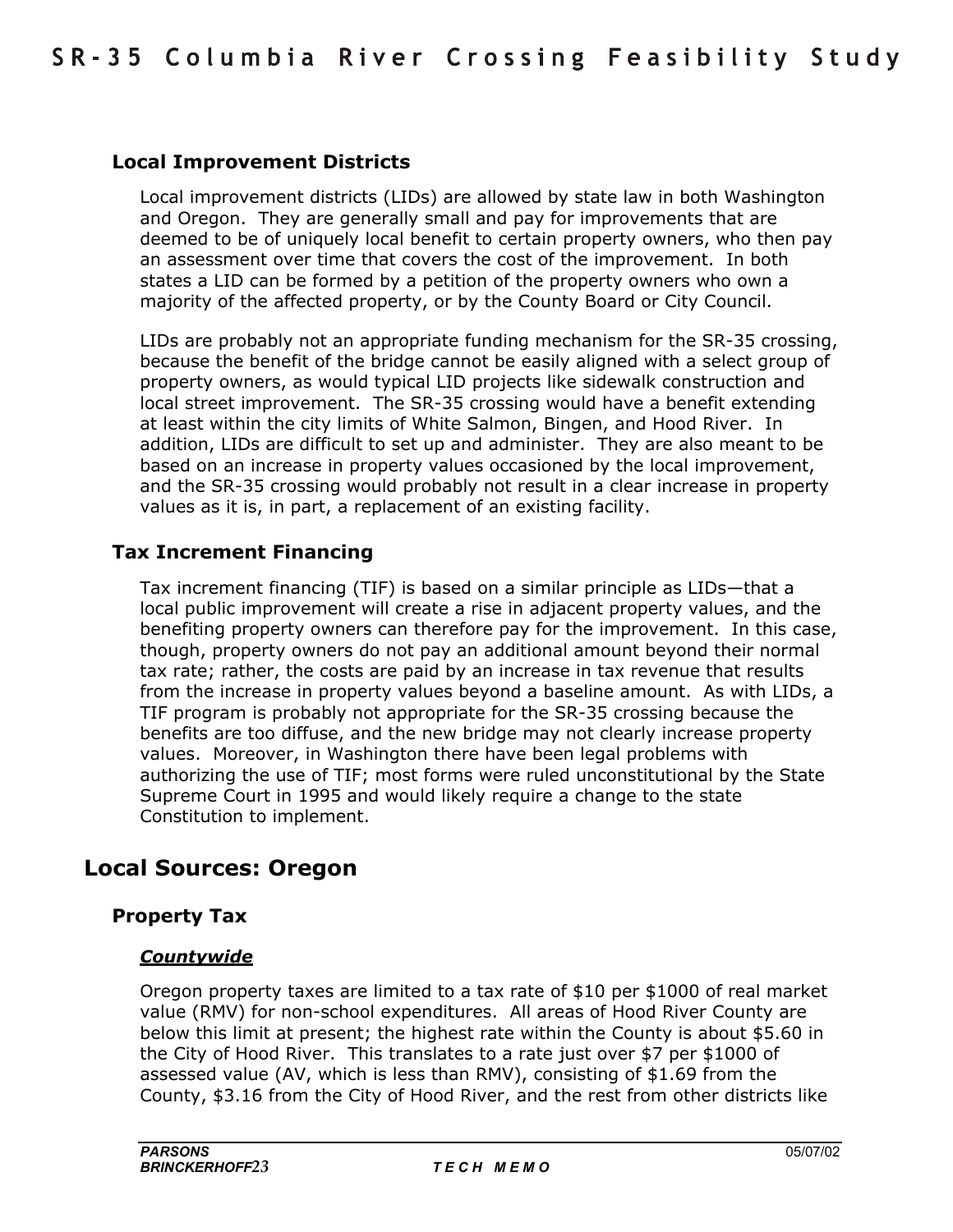the park district, the port district, the transit district, and the community college district.8 The County could therefore raise its taxes by nearly \$4 per \$1000 RMV without exceeding this Measure 5 cap, assuming other taxing districts within the County did not raise rates.

As a result of Measure 50, passed in the late 1990s, property tax rates in Oregon are frozen, and any increase to the tax rate can only be temporary for short-term operating expenses or the repayment of bonds for capital construction. The increases must be approved by voters with a "doublemajority" where at least 50% of registered voters vote, and a majority of those approve the measure.

A property tax increase to support bonds related to construction of a new SR-35 crossing has large revenue potential.

| Table 13                                                       |  |
|----------------------------------------------------------------|--|
| <b>Revenue from Property Tax Increase in Hood River County</b> |  |

| <b>Additional Tax Rate</b> |                           |
|----------------------------|---------------------------|
| per \$1000 AV              | <b>Additional Revenue</b> |
| \$0.10                     | \$111,040                 |
| \$0.25                     | \$277,599                 |
| \$0.50                     | \$555.198                 |
| \$1.00                     | \$1,110,396               |
| \$2.00                     | \$2,220,792               |

Source: ECONorthwest based on Hood River County Assessor's data

# *Citywide*

Oregon cities are subject to the same property tax limitations as described above with respect to counties. Any increase to the property tax rate would have to be approved by voters, and the combined increase of the county, the city, and other taxing districts could not exceed the approximately \$4 per \$1000 RMV that remains under the Measure 5 cap.

Because the assessed valuation within the City of Hood River is little more than one-third that of the entire county, a larger tax rate increase is necessary to generate comparable revenues.

 $8$  Source: Oregon Department of Revenue web site; figures for 2000-01.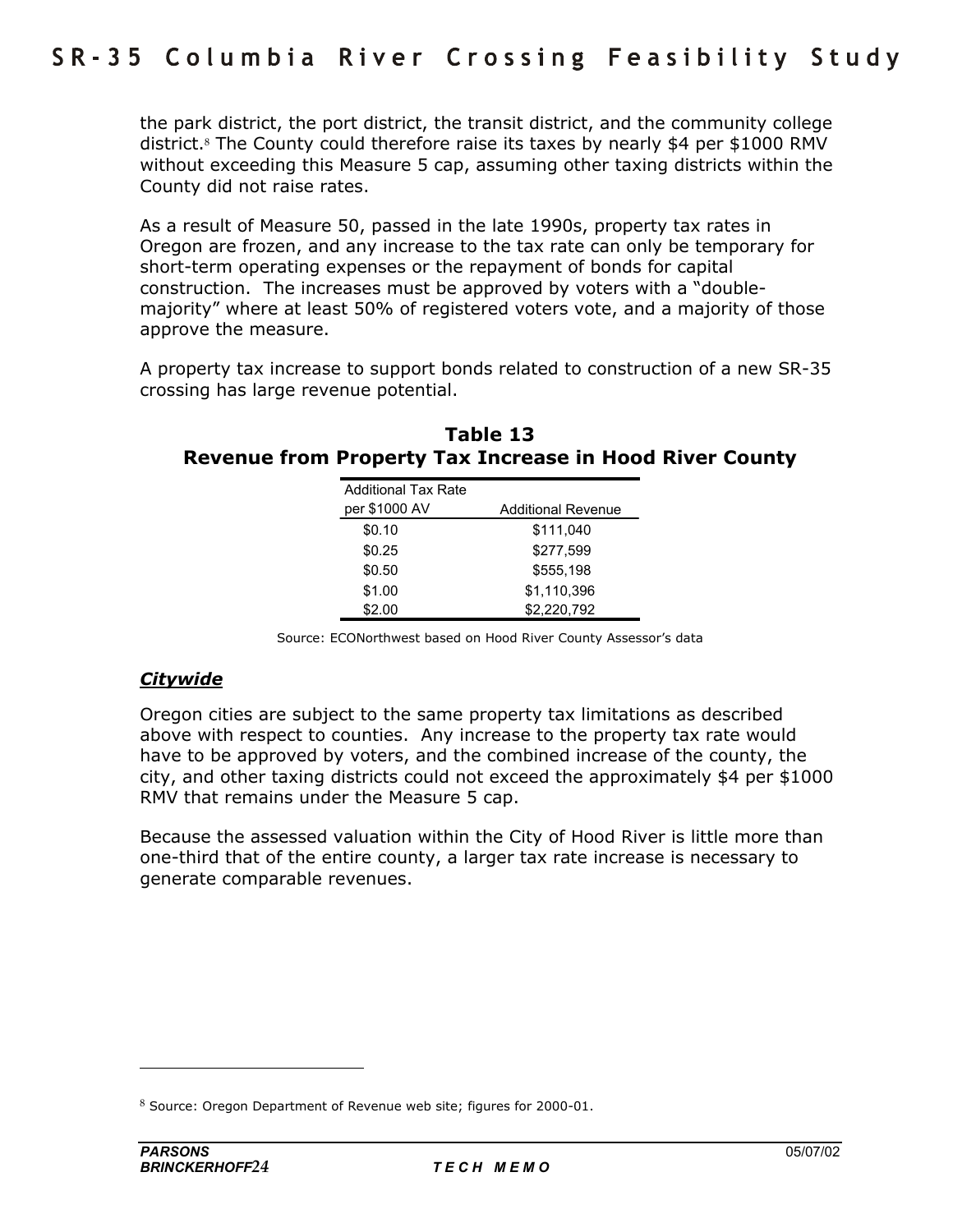| <b>Additional Tax Rate</b> |                           |
|----------------------------|---------------------------|
| per \$1000 AV              | <b>Additional Revenue</b> |
| \$0.25                     | \$86,681                  |
| \$0.50                     | \$173,362                 |
| \$1.00                     | \$346,724                 |
| \$2.00                     | \$693.449                 |
| \$3.00                     | \$1,040,173               |
|                            |                           |

**Table 14 Revenue from Property Tax Increase in the City of Hood River** 

Source: ECONorthwest based on Hood River County Assessor's data

#### *Port District*

Port Districts in Oregon are allowed to levy up to \$2.50 per \$1000 RMV. The Port of Hood River currently levies only \$0.0332 per \$1000 AV; the amount per RMV is probably even less. The collections are only about \$40,000 per year, making up only about 1% of the Port's annual budget. An increase in the tax rate could generate substantial revenue if the rate approached the maximum allowable. However, use of this mechanism would likely assume that the Port is at minimum a partner, and most likely, remains the owner/operator of the SR-35 bridge.

#### **Table 15 Revenue from Property Tax Increase by the Port of Hood River**

| <b>Additional Tax Rate</b> |                           |
|----------------------------|---------------------------|
| per \$1000 AV              | <b>Additional Revenue</b> |
| \$0.25                     | \$259.245                 |
| \$0.50                     | \$518,490                 |
| \$1.00                     | \$1,036,981               |
| \$1.50                     | \$1,555,471               |
| \$2.00                     | \$2,073,961               |

Source: ECONorthwest based on Hood River County Assessor's data

# **Local Option Vehicle Registration Fee**

Oregon counties are authorized to impose a \$15 annual fee on vehicle licenses within the County, if voters approve. Agreement must also be reached among the cities and the county on how the revenue will be spent. No counties currently impose this fee, though several have tried unsuccessfully to win voter approval. Multnomah, Clackamas, Marion, Umatilla, Washington, and Yamhill Counties all tried unsuccessfully in 1997; as recently as March 2002 a measure in Benton County failed in all 20 precincts with an overall 75% rejection rate.

If Hood River County were successful in convincing voters to pass the \$15 vehicle registration fee, nearly \$400,000 annually could be raised, assuming vehicle registration numbers remained constant.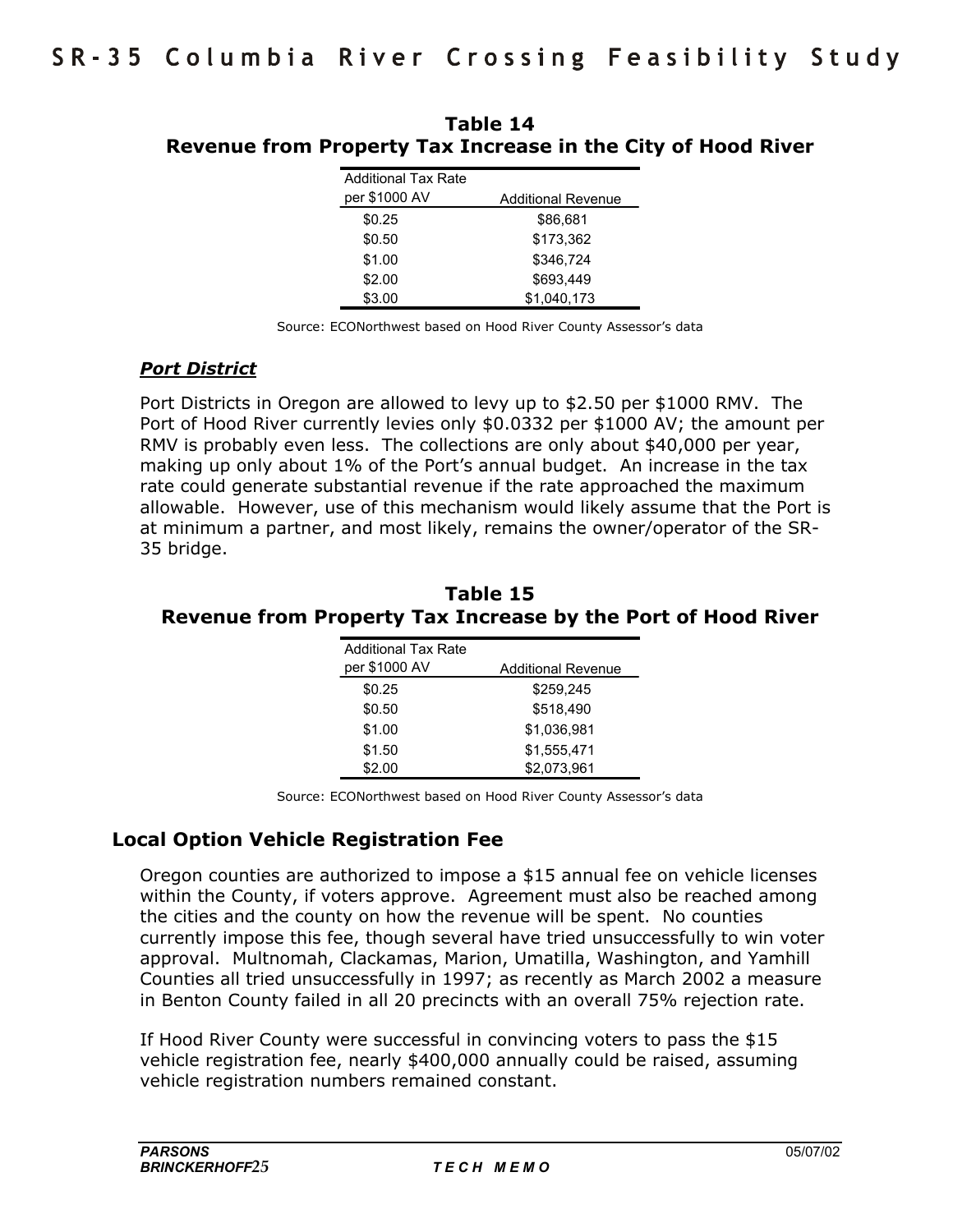# **Table 16 Revenue from Local Option Vehicle Registration Fees within Hood River County**

|                          | ພພ        | S 1 C     | <b>415</b> |
|--------------------------|-----------|-----------|------------|
| <b>Hood River County</b> | \$130.925 | \$261.850 | \$392.775  |

Source: ECONorthwest based on 2001 vehicle registration data from Oregon Dept. of Transportation, Financial Services Division.

### **Local Gas Tax**

State law allows Oregon counties and cities to impose a gas tax of up to 3¢ per gallon, subject to voter approval. Most attempts at securing voter approval have failed, but the cities of Woodburn, Tillamook, The Dalles, and Pendleton all have a local gas tax, as do Multnomah and Washington Counties. Revenues must be shared on a per capita basis among the cities and the unincorporated county.

No data is available on gas consumption within each county or city in Oregon, but if we assume that the 1.64 billion gallons of gasoline consumed annually in Oregon were distributed by population, a gas tax within Hood River County could raise significant revenue. A tax within the city itself would raise less revenue because there are gas stations in nearby unincorporated parts of the County that would probably increase their share of sales if gas prices were higher within the city limits. If a countywide gas tax were passed instead, elasticity and substitution of demand would probably not be a large issue, unless people drove to nearby Mosier in Wasco County to save a few pennies per gallon.

|                         | Local Gas Tax |           |           |
|-------------------------|---------------|-----------|-----------|
|                         | 1¢.           | 2¢        | З¢        |
| Countywide receipts     | \$97,313      | \$194,625 | \$291,938 |
| County (unincorporated) | \$63.537      | \$127,073 | \$190,610 |
| City of Hood River      | \$28,438      | \$56,876  | \$85,314  |
| Cascade Locks           | \$5,338       | \$10,676  | \$16,014  |

**Table 17 Revenue from Local Option Gas Tax in Hood River County** 

Source: ECONorthwest based on Oregon Dept. of Transportation data on statewide fuel consumption and 2001 population data from Portland State University's Population Research Center (PRC).

# **State Sources: Washington**

# **Gas Tax Distribution**

State gas tax revenues from the 23¢ per gallon surcharge are distributed to cities and counties according to a complicated formula that includes population, needs, costs, and a baseline allocation.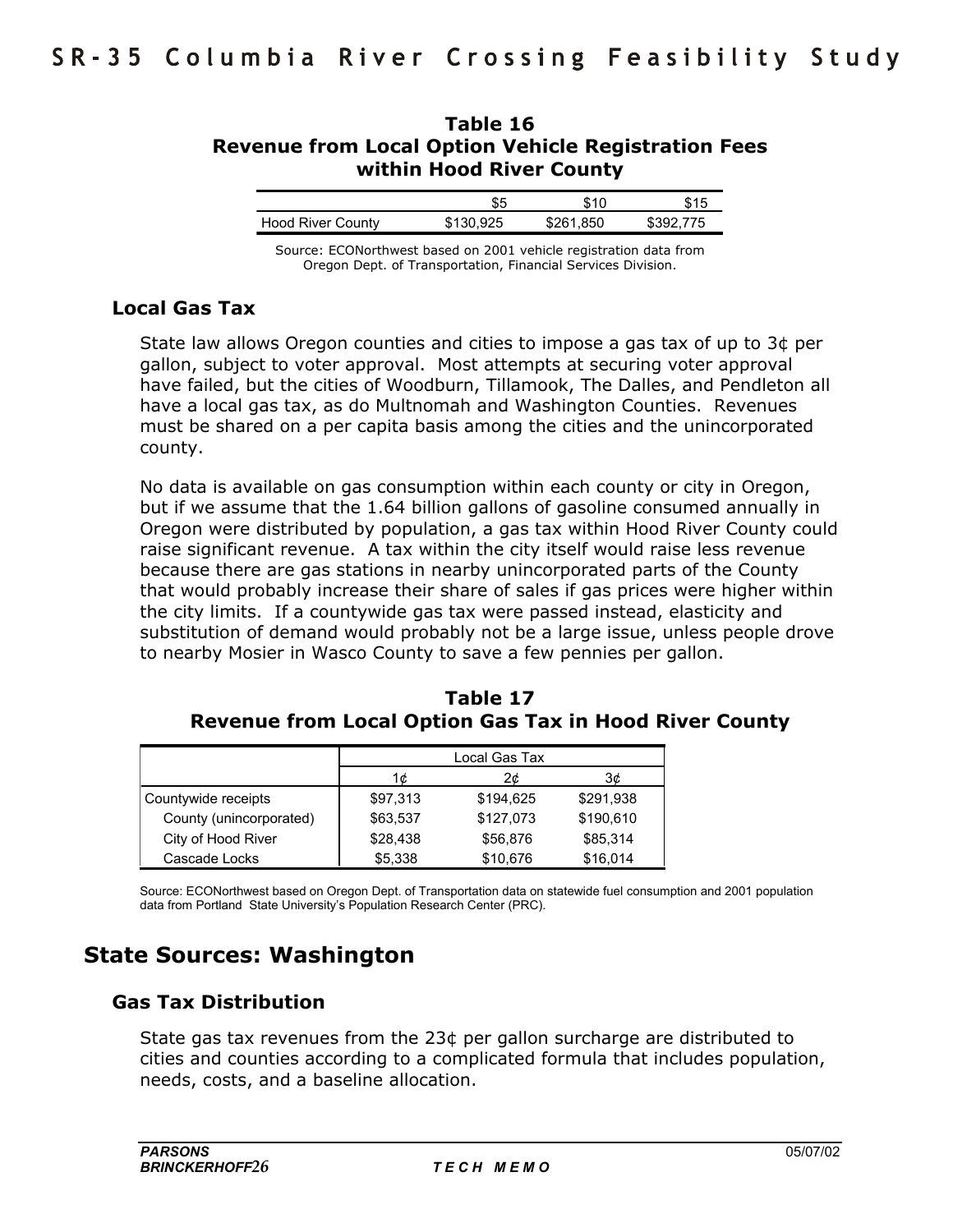The state is proposing a 9¢ per gallon increase in the gas tax, which will be on the ballot this November. A 5¢ increase would occur at the beginning of 2003, and the additional 4¢ would be added in 2004. The statewide financing plan also includes a proposal for a 1% surtax on car sales and a 30% increase in trucking fees. The legislature recently produced a \$7.7 billion list of transportation projects that is intended to give voters an idea of what the new fees would pay for.

The gas tax increase would represent a 39% increase over the current statewide gas tax. If Klickitat County received the same share of the increase as it did of total gas tax revenue in FY 2001, nearly \$1 million annually in new revenue could come to the County. Revenues to White Salmon and Bingen would be much less. The new revenue, however, may not actually be distributed according to the current formula; it will probably be tied to a specific list of projects (which currently does not include a SR-35 crossing).

### **Other Funds**

Washington has several state grant programs available, but most of them would not be applicable to the SR-35 crossing. The County Road Administration Board (CRAB) administers the Rural Arterial Program (RAP) and the County Arterial Preservation Program (CAPP), but these are limited to county roads. The Transportation Improvement Board (TIB) administers programs that are limited to urban areas.

# **State Sources: Oregon**

# **Gas Tax Distribution**

Oregonís state gas tax revenue is combined with weight-mile tax revenue and revenue from registration fees in the State Highway Fund. About 16% of the State Highway Fund revenue is apportioned to cities on the basis of population, and just over 24% is apportioned to counties on the basis of registered vehicle numbers. Hood River County received \$1,078,009 from its State Highway Fund apportionment in FY 2000-01, and the City of Hood River received \$231,496. Most cities and counties use these funds for maintenance rather than new capital expenditures. A proposed 5¢ increase to the state gas tax failed at the ballot in May 2000, and no proposed increase is currently on the legislative agenda.

# **Oregon Transportation Infrastructure Act (OTIA)**

The Oregon Transportation Infrastructure Act of 2001 generated \$400 million in financing for Oregon road and bridge projects through bonds backed by increased truck fees and auto title fees. Just over \$35 million went towards 38 city and county bridge projects. State bridge projects were limited to I-84 and I-5, where the greatest need was deemed to exist.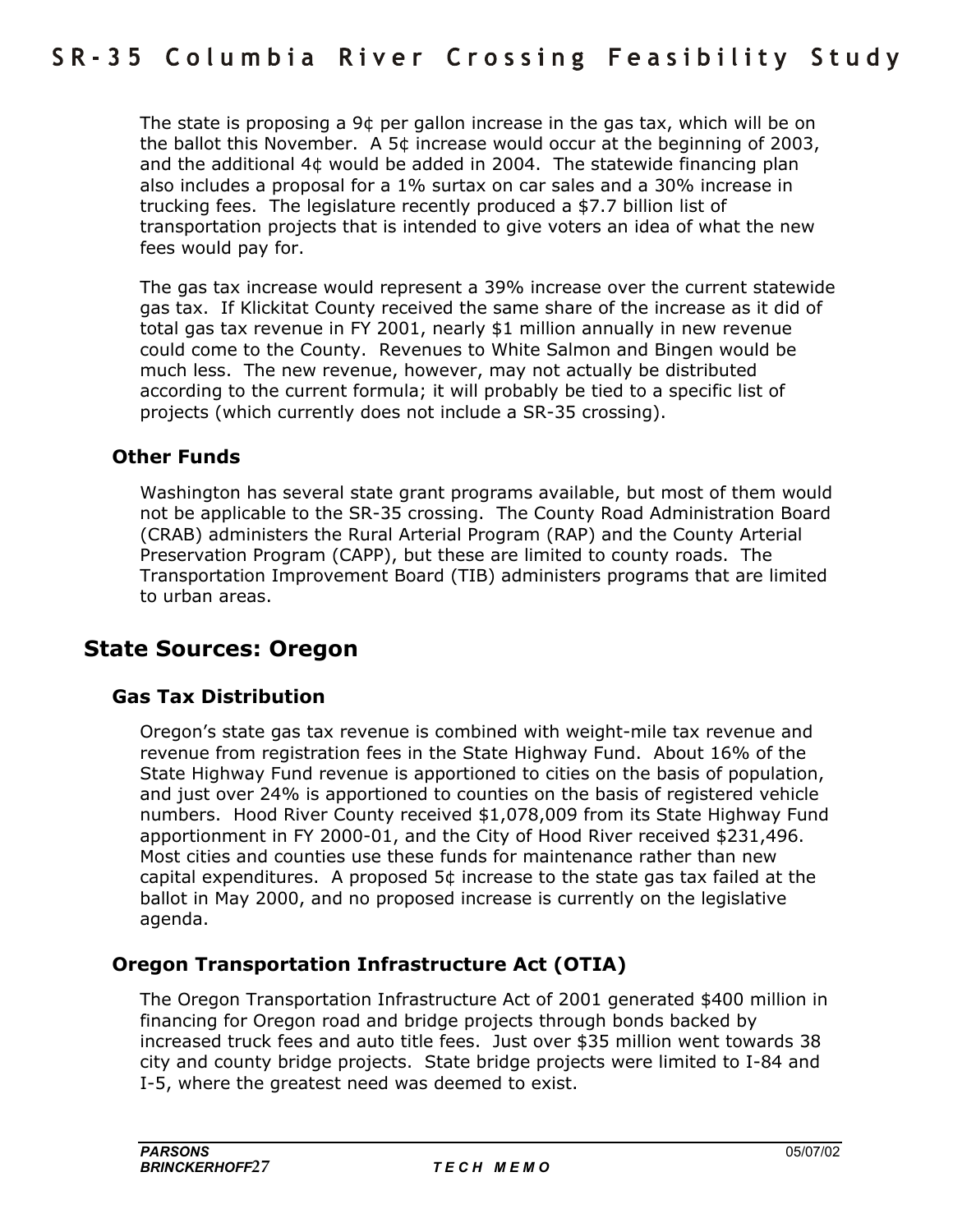Though the OTIA 2001 funds have already been awarded, the Governor is proposing a similar OTIA for 2002 that would devote over \$750 million towards road and bridge improvements. The plan would be backed by a \$15 increase in the annual auto registration fee and an increase to the weight-mile tax on trucks. In addition, some of the state's annual \$70 million commitment for bridge repair and construction would be used to back \$400 million bonds to meet critical bridge repair needs.

# **Summary of Findings**

- As indicated in the Toll Revenue section, each \$1 million of annual net revenue could finance approximately \$8.8 million of direct capital investment, or about \$10.9 million of project costs including capitalized debt service. This helps put perspective on how \$1 million in annual non-toll local revenues can contribute to overall project costs.
- The amount of \$1 million in annual tax revenue in Washington is the equivalent of \$134 per household in Klickitat County. If we limit the revenue requirement to White Salmon and Bingen, we need \$853 per household in those two cities. On the Oregon side, raising \$1 million annually requires the equivalent of \$138 per household in Hood River County, or \$412 per household in the City of Hood River.
- Using a tax that charges businesses as well as households, like a property tax, would decrease the household contribution for most households. Raising \$1 million annually through a property tax requires \$0.80 per \$1000 AV in Klickitat County, or \$80 for a house with an assessed value of \$100,000. Alternately, it requires \$8.60 per \$1000 AV in White Salmon. On the Oregon side, raising \$1 million annually requires \$0.90 per \$1000 AV in Hood River County, or \$90 for a house with an assessed value of \$100,000. It requires \$2.88 per \$1000 AV in the City of Hood River, or \$288 for a house with an assessed value of \$100,000.
- **The key issue is how the costs will be distributed**  $-$  **will the cost be spread** over the greatest number of people so as to avoid excessive burdens on any one, or will the user-pays principle be followed by targeting costs to the municipalities closest to the bridge? Recognizing that all the options in this memo are second-best solutions compared to tolls, in terms of tying costs to benefits received, it may be best to consider exploring a mix of countywide and city-based taxes.

# **Washington**

\$1 million in annual tax revenue is attainable from some combination of countywide taxes:

■ A property tax increase to maximum limits would raise \$296,000 through the Road Fund only or \$720,000 if the General Fund tax rate were raised too.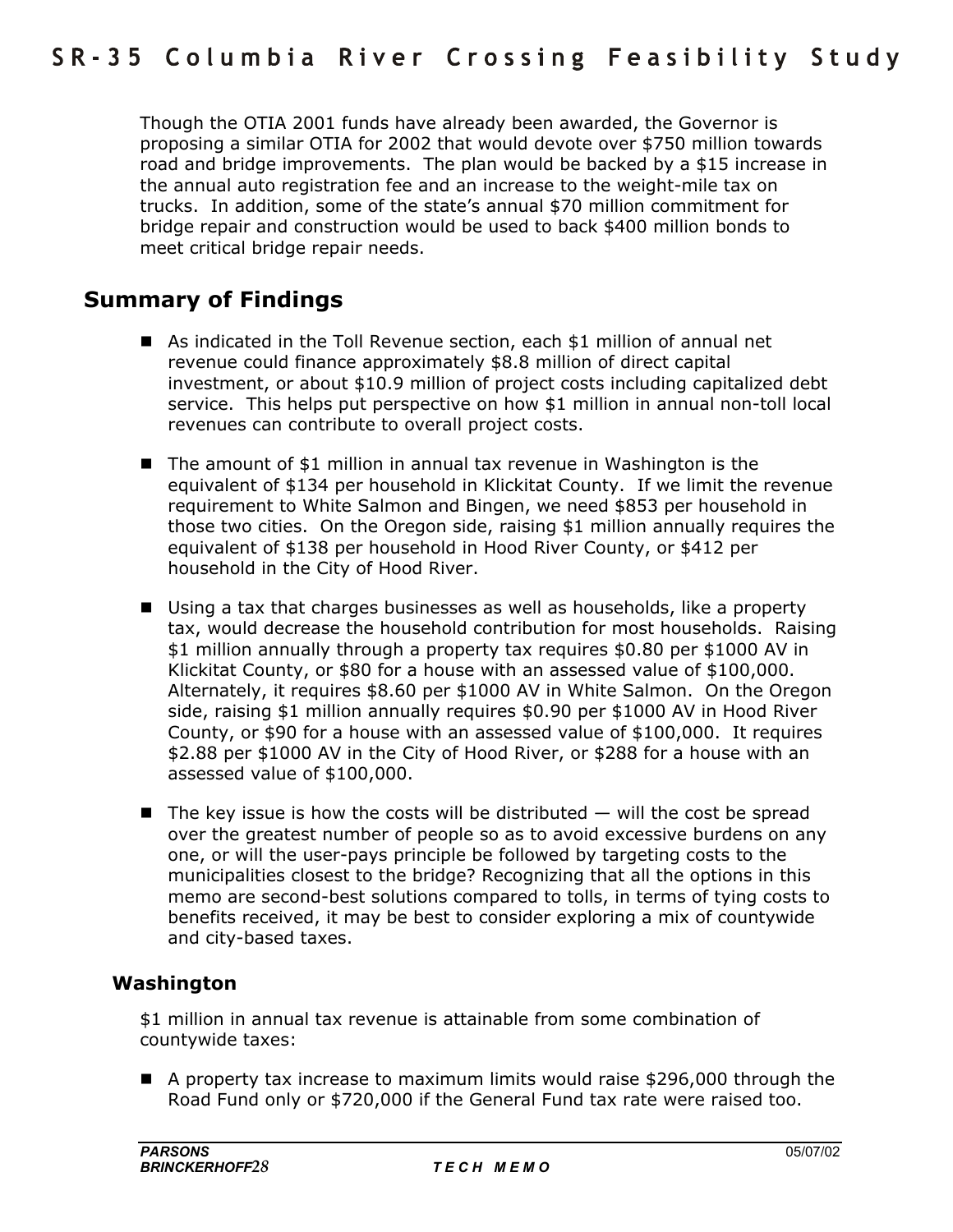- $\blacksquare$  A 0.5% real estate excise tax increase would raise up to \$794,000.
- $\blacksquare$  A 2.3¢ per gallon local option gas tax would raise up to \$198,000.
- A vehicle license fee of \$15 would raise up to \$295,000.
- $\blacksquare$  A 0.5% sales tax increase would raise between \$592,000 and \$872,000.

The problem with all of these is that most of the benefit of the new bridge crossing is not countywide. Most of them are rare in Washington (the license fee, the local option gas tax, and the additional real estate excise tax) or impractical for a border county (the additional sales tax).

But if we limit ourselves to the cities of White Salmon and Bingen only, it is impossible to raise \$1 million annually, because of the small economic bases of these small towns.

- White Salmon could generate \$44,000 from a 0.5% real estate excise tax increase; Bingen could only generate \$9,000.
- White Salmon could generate between \$84,000 and \$110,000 from a 0.5% sales tax increase; Bingen could generate between \$43,000 and \$56,000.
- White Salmon could generate up to \$69,000 from a property tax increase to the maximum rate allowable; the Port district could generate about \$145,000; Bingen is already at the maximum rate.

#### **Oregon**

The situation with respect to Oregon is easier, for two reasons. One is that Hood River County is small and the benefits of a new bridge could be seen as countywide, more so than in Klickitat County. The other reason is that the City of Hood River has a larger economic and population base than the small cities of southwestern Klickitat County.

Raising \$1 million annually from countywide sources in Hood River County could use a combination of the following:

- Property tax increases up to the maximum level could generate up to \$2.2 million.
- A local option license fee of \$15 could raise \$393,000.
- $\blacksquare$  A 3¢ gas tax could generate \$292,000 annually.

The maximum property tax increase alone would be too hefty an increase, but using all three sources could also be politically problematic.

A property tax increase in the City of Hood River could generate up to \$1 million annually, but the rate required would also probably be too burdensome for city